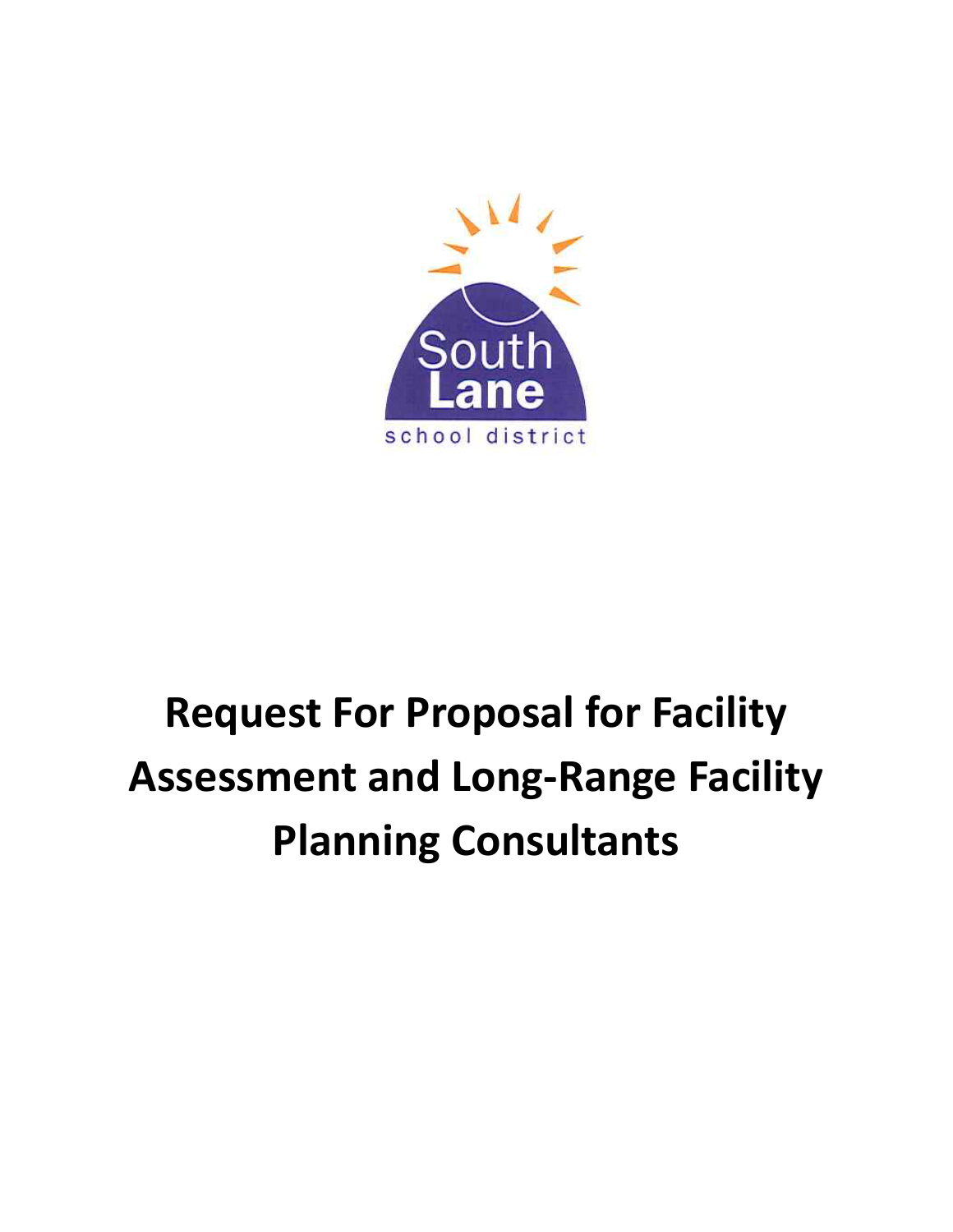# **Contents**

| <b>ADVERTISEMENT</b>                                                                 | 4      |
|--------------------------------------------------------------------------------------|--------|
| <b>I-INTRODUCTION</b>                                                                | 5      |
| 1.<br><b>DISTRICT OVERVIEW</b>                                                       | 5      |
| 2.<br><b>TERM OF CONTRACT</b>                                                        | 5      |
| 3.<br><b>REQUEST FOR PROPOSAL CALENDAR</b>                                           | 5      |
| <b>II - PURPOSE AND SCOPE OF WORK REQUIRED</b>                                       | 6      |
| PHASE 1: FACILITIES ASSESSMENT                                                       | 6      |
| <b>Building System Inventory</b>                                                     | 6      |
| PHASE 2: LONG-RANGE FACILITY PLAN                                                    | 7      |
| Vision                                                                               | 7      |
| Facilitation                                                                         | 7<br>8 |
| Long-Range Facility Plan Requirements<br>PROJECT MILESTONES/CONSULTANT DELIVERABLES: | 8      |
| III - PROPOSAL FEES, EVALUATION AND AWARD                                            | 9      |
| FEES                                                                                 | 9      |
| <b>EVALUATION CRITERIA AND SCORING PROCESS</b>                                       | 9      |
| <b>IV-PROPOSAL SUBMISSION</b>                                                        | 10     |
| <b>COST OF PREPARATION OF RESPONSE</b>                                               | 10     |
| <b>CLARIFICATION OR PROTEST OF SPECIFICATIONS</b>                                    | 10     |
| <b>RESERVATION OF DISTRICT RIGHTS</b>                                                | 10     |
| <b>DISPUTES</b>                                                                      | 11     |
| <b>REFERENCES</b>                                                                    | 11     |
| <b>COLLUSION</b>                                                                     | 11     |
| <b>CONFIDENTIALITY</b>                                                               | 11     |
| WITHDRAWAL OF PROPOSAL; PROPOSAL VALIDITY PERIOD                                     | 12     |
| <b>SUBMITTED MATERIALS PROPERTY OF DISTRICT</b>                                      | 12     |
| <b>SUFFICIENT APPROPRIATION</b>                                                      | 12     |
| V - CONTRACT TERMS AND CONDITIONS                                                    | 13     |
| <b>INSURANCE</b>                                                                     | 13     |
| General Insurance.                                                                   | 13     |
| <b>Commercial General Liability.</b>                                                 | 13     |
| Automobile Liability.                                                                | 13     |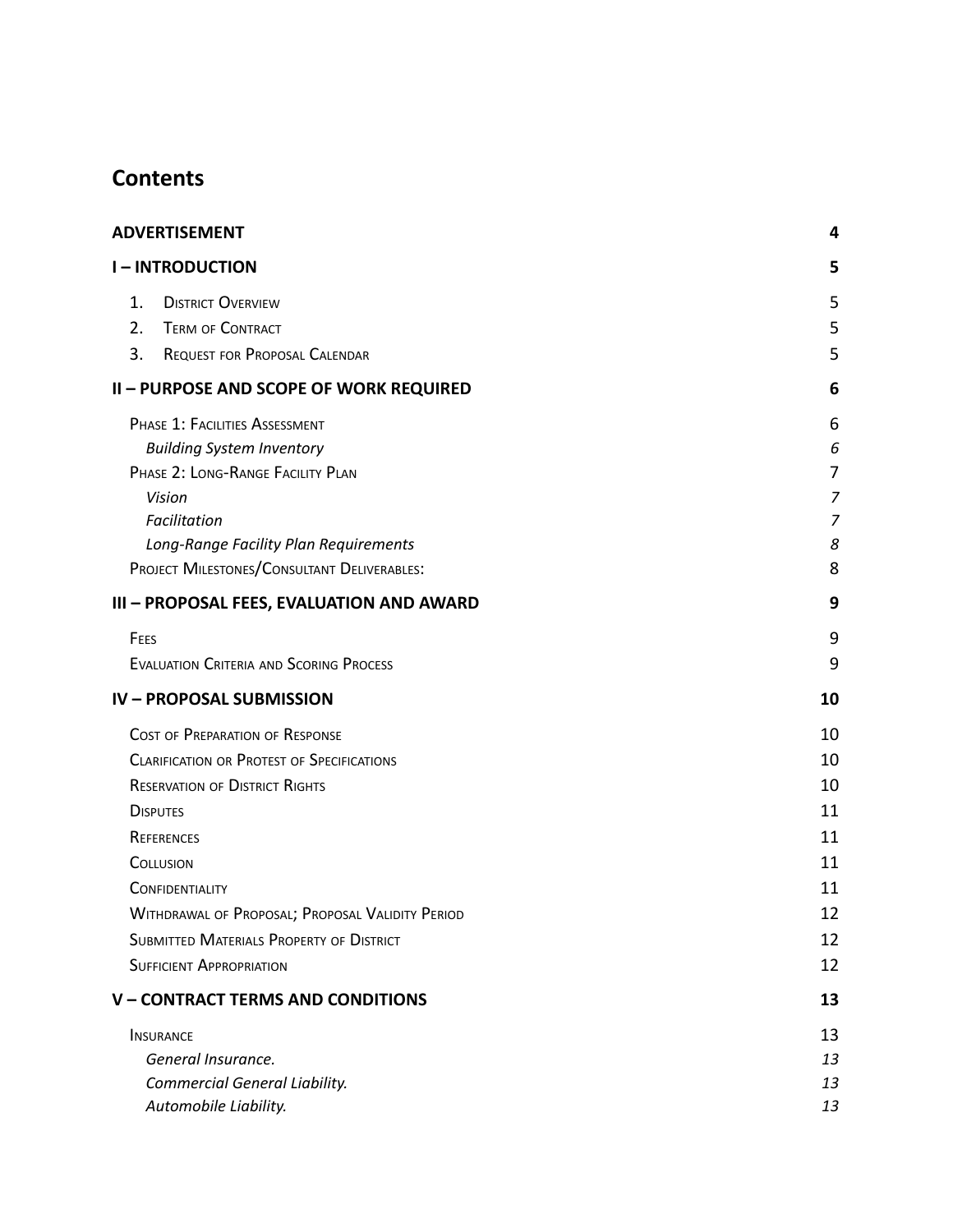| Workers' Compensation.                                                            | 13 |
|-----------------------------------------------------------------------------------|----|
| EVIDENCE OF COVERAGE                                                              | 14 |
| <b>EQUIPMENT AND MATERIAL</b>                                                     | 14 |
| <b>SUBCONTRACTORS</b>                                                             | 14 |
| <b>EXCEPTION OR WAIVERS</b>                                                       | 14 |
| <b>NEGOTIATION WITH AWARDED CONTRACTOR</b>                                        | 14 |
| <b>PERSONNEL SUBSTITUTION</b>                                                     | 14 |
| <b>APPENDIX A – PROPOSER'S CERTIFICATIONS AND REPRESENTATIONS</b>                 | 15 |
|                                                                                   |    |
| <b>APPENDIX B - SOUTH LANE SCHOOL DISTRICT PROFESSIONAL SERVICES CONTRACT</b>     | 19 |
| STANDARD TERMS AND CONDITIONS                                                     | 19 |
| <b>FXHIBIT 1</b>                                                                  | 26 |
| <b>FXHIBIT 2</b>                                                                  | 27 |
| <b>FXHIBIT 3</b>                                                                  | 29 |
| CONTRACTOR IS A CORPORATION, LIMITED LIABILITY COMPANY OR A PARTNERSHIP<br>А.     | 29 |
| CONTRACTOR IS A SOLE PROPRIETOR WORKING AS AN INDEPENDENT CONTRACTOR<br><b>B.</b> | 29 |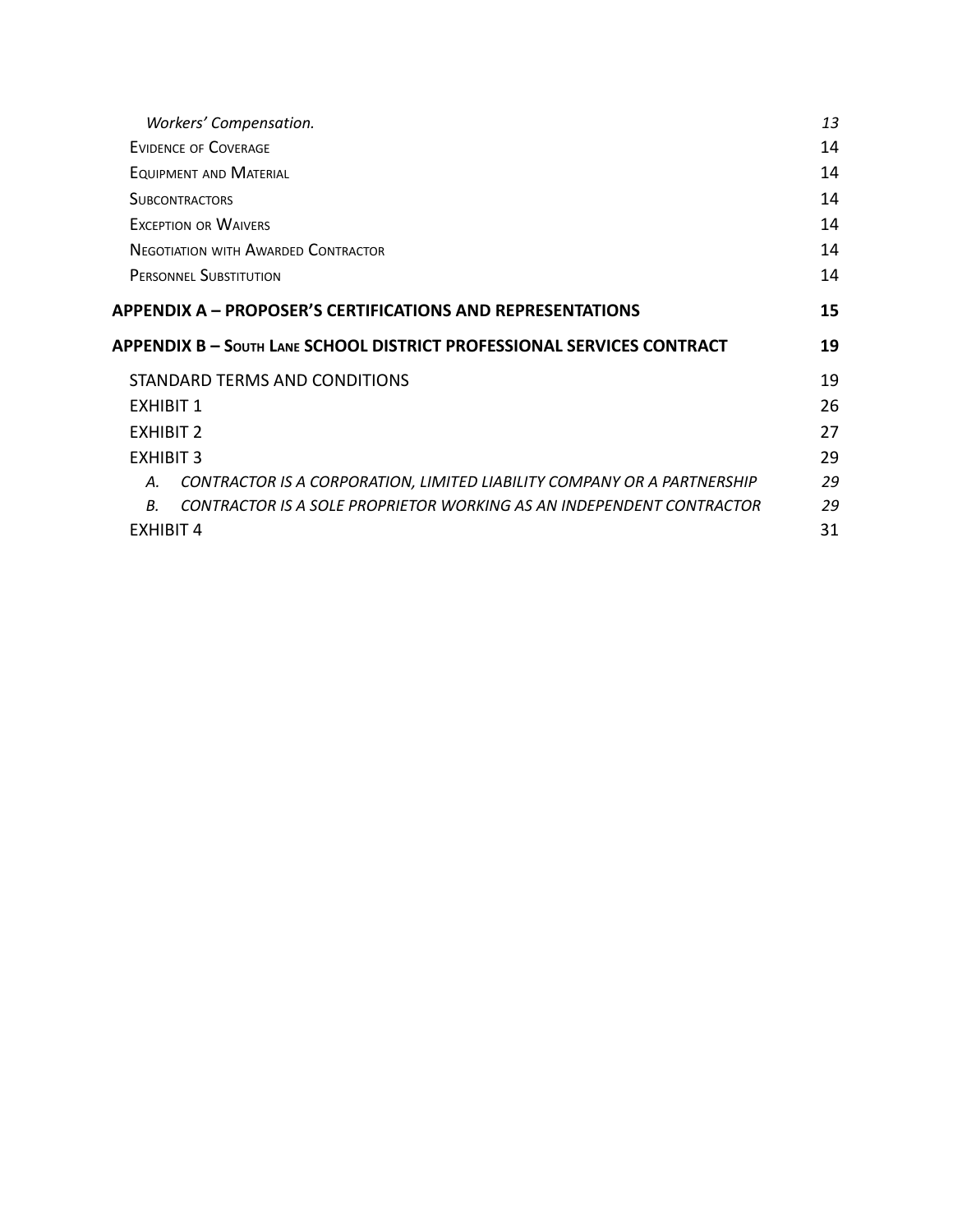# <span id="page-3-0"></span>**ADVERTISEMENT REQUEST FOR PROPOSALS FOR EDUCATIONAL FACILITY ASSESSMENT AND LONG-RANGE PLANNING SERVICES**

The South Lane School District ("District"), Cottage Grove, Oregon, is seeking proposals from qualified firms to provide the District with a facility assessment on 10 school facilities and assist in the development of a Long-Range Facility Plan to include all the District's buildings.

Proposals will be accepted until 4/29/2022 at 3:30pm. Accepted proposers may begin work on 7/05/2022 or sooner if the Contract is approved and signed by both parties. and should be completed by 11/30/2023.

A copy of this Request for Proposal (RFP) may be obtained from District's website at https://www.slane.k12.or.us/ or by contacting Matt Allen, 541-214-4010, matt.allen@slane.k12.or.us.

The District reserves the right to reject any and all proposals and to waive irregularities and informalities in the submittal and evaluation process. This RFP does not obligate the District to pay any costs incurred by respondents in the preparation and submission of a proposal. Furthermore, the RFP does not obligate the District to accept or contract for any expressed or implied services. The successful vendor must comply with the District's equal opportunity requirements.

Matt Allen

South Lane School District

Cottage Grove, Oregon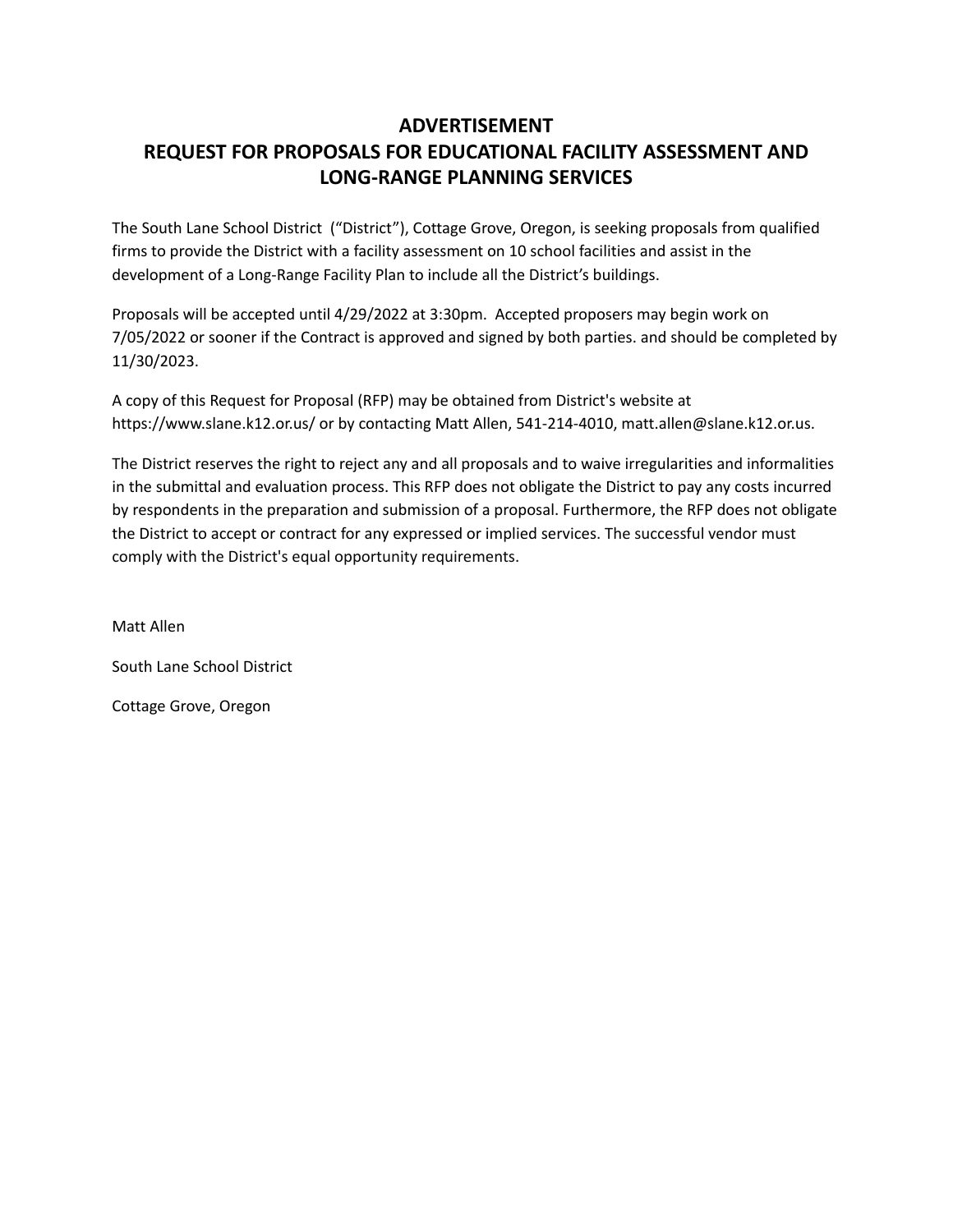# <span id="page-4-0"></span>**I – INTRODUCTION**

The South Lane School District ("District") is requesting sealed proposals from qualified firms for a district wide Facility Assessment, followed by the development of a Long Range Facility Plan. The District will employ a consulting firm (or firms) to evaluate the physical condition of existing school facilities, develop and prioritize options, prepare final documents, and present recommendations to the District.

## <span id="page-4-1"></span>**1. District Overview**

District located in Cottage Grove serves Lane County covering 4,722 square miles. The District provides educational services to approximately 2,450 students and employs over 450 personnel.

The District has 2) K-5 elementary schools, 2) K-8 schools, 1) 6-8 middle schools, 1) 9-12 high schools, and 1) alternative education sites. In addition to the schools, the District manages an early learning center, public aquatic center, District service center, Maintenance compound and Transportation center for a total facilities footprint of over 534,428 square feet and a total land acreage of 251.54.

The facility assessment will be used to develop, and be incorporated into, a long range facility plan. This plan will guide the District in effectively maintaining district assets and support the District's educational goals. In addition, the District is presently considering the issuance of a School Improvement General Obligation Bond to address deferred maintenance needs and district growth.

## <span id="page-4-2"></span>**2. Term of Contract**

The District anticipates awarding single or multiple contracts as a result of this RFP. The contract term will be up to, but not greater than 11/30/2023. A timeline of contract deliverables is included in the Statement of Work.

## <span id="page-4-3"></span>**3. Request for Proposal Calendar**

Request for Proposal Issued: 4/08/2022

Deadline for inquiries and requests for clarification: 4/27/2022

Proposal Due Date: 4/29/2022

District team RFP evaluation and interviews (if needed): 5/01/2022 - 5/13/2022

Notification of Intent to Award: 6/07/2022

Board Approval: 6/06/2022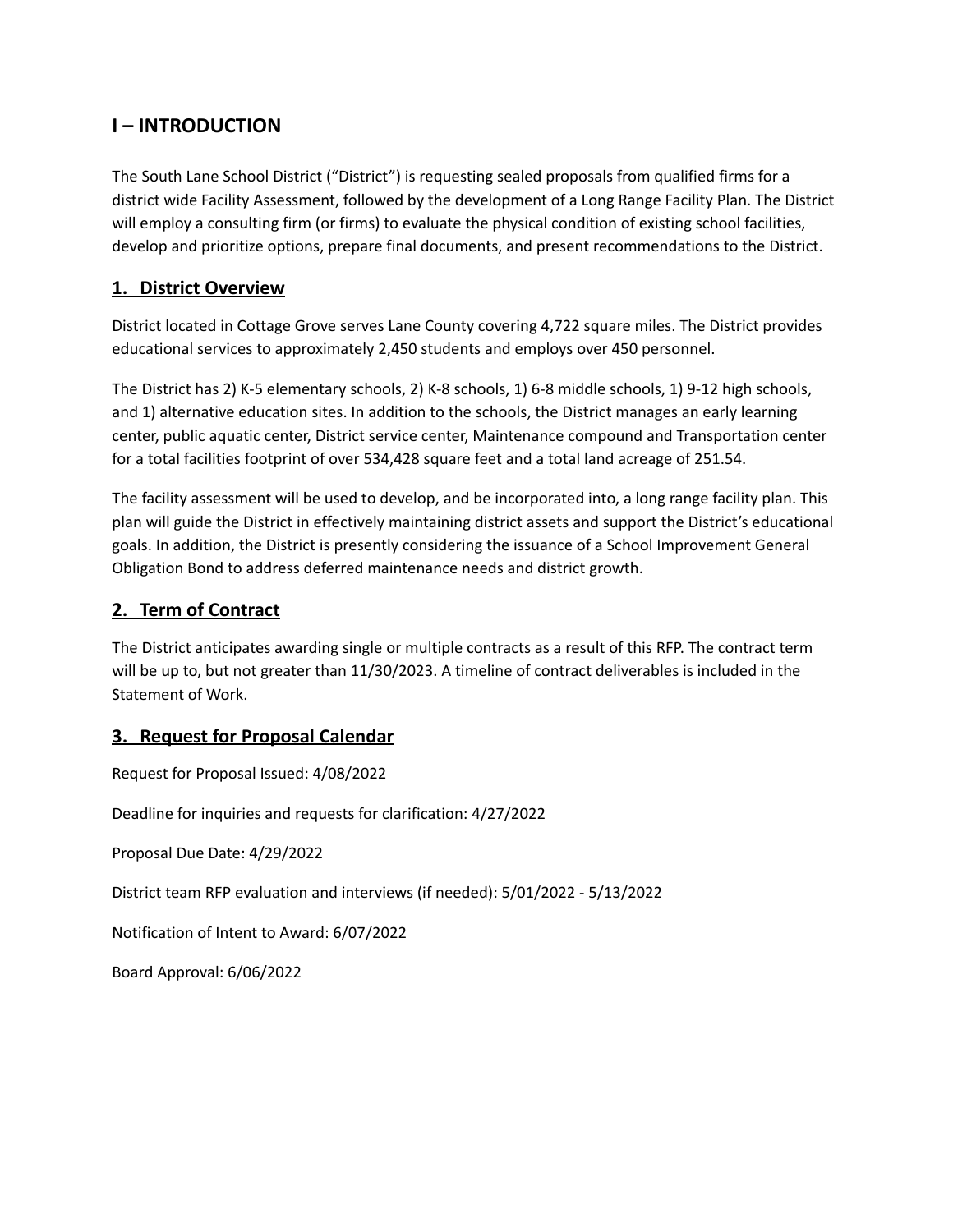# <span id="page-5-0"></span>**II – PURPOSE AND SCOPE OF WORK REQUIRED**

## <span id="page-5-1"></span>**Phase 1: Facilities Assessment**

This assignment is for the Consultant to complete a Facilities Assessment for the following School/District buildings:

| <b>Building Name</b>           | <b>Gross Square Footage</b> |
|--------------------------------|-----------------------------|
| <b>Bohemia Elementary</b>      | 68,290sq'                   |
| Kennedy High School            | 19,100sq'                   |
| Dorena School                  | 16,992sq'                   |
| <b>Harrison Elementary</b>     | 85,000sq'                   |
| London School                  | 18,700sq'                   |
| Lincoln Middle School          | 92,436sq'                   |
| Cottage Grove High School      | 180,000sq'                  |
| Daugherty Aquatic Center       | 23,960sq'                   |
| <b>District Service Center</b> | 11,960sq'                   |
| <b>Transportation Center</b>   | 4,650sq'                    |
| <b>Maintenance Center</b>      | 12,400sq'                   |

The overall purpose of the successful firm is to assist the District with conducting a facility condition assessment and collecting district-wide data. The Facilities Assessment will be conducted on the above listed School/District buildings in compliance with facility assessment standards established by the Oregon Department of Education (ODE) Office of School Facilities. Buildings will be assessed and evaluated per OAR 581-027-0035. All work and reports must comply with these requirements. The Facilities Assessment will use the latest template issued by ODE and the Consultant must hold a current Assessor Certification from ODE. The Consultant will provide the completed Facilities Assessment Excel workbooks and a final narrative report. The District will provide any past studies, current bids for work or any applicable reports.

In order to understand the characteristics of each property beyond what is recorded in existing plans, documents, or other materials, the Consultant will interview knowledgeable District staff, and/or tenants for each facility, in order to benefit from their input and perspective. These interviews will be facility-specific and are to be reflected in the final reports.

#### <span id="page-5-2"></span>**Building System Inventory**

The types of building systems to be assessed may vary with each building and shall include, but are not limited to, the following requirements as identified in OAR 581-027-0035:

- Foundation
- Basement
- Roofing: construction, coverings, openings
- Floor construction
- Exterior enclosure: exterior walls, windows, doors
- Interior construction: partitions, interior doors, fittings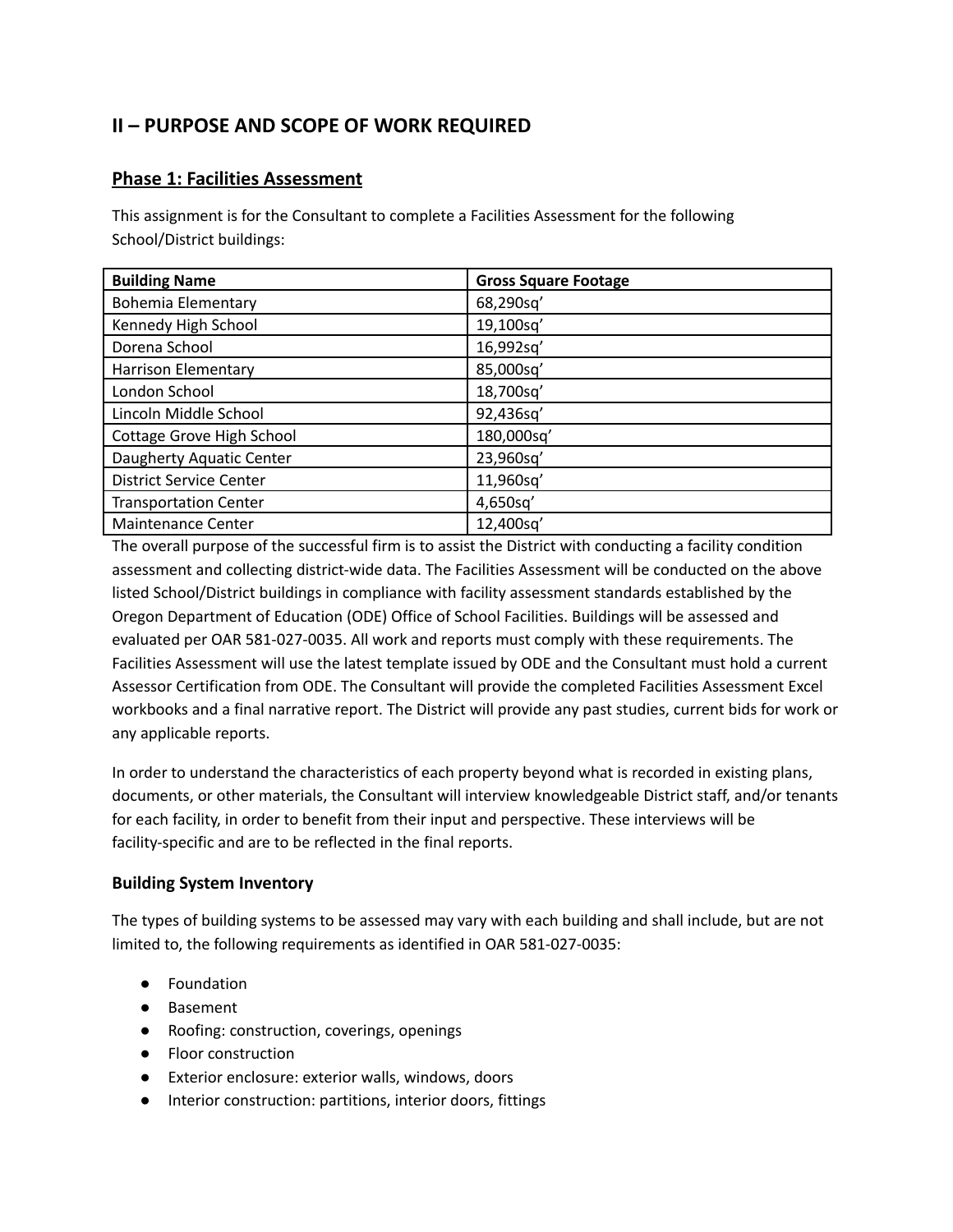- Stair construction and finishes
- Interior finishes: wall, floor, ceiling finishes
- Elevators, escalators, and other conveying systems
- Plumbing: fixtures, domestic water distribution, sanitary waste, rain water damage
- HVAC: energy supply, heat/cooling generating systems, distribution systems, terminal and package units, controls and instrumentation, systems testing and balancing
- Fire protection: sprinklers, standpipes, fire protection specialties
- Electrical: electrical service and distribution, lighting and branch wiring, communications and security
- Equipment: commercial, institutional
- Furnishings: fixed and movable
- Site improvements: roadways, parking lots, pedestrian paving, site development, landscaping
- Mechanical utilities: water supply, sanitary sewer, storm sewer, heating/cooling distribution, fuel distribution
- Electrical utilities: electrical distribution, site lighting, site communications and security
- Renovations, additions, and portables
- Security
- ADA compliance
- Technology
- Harmful substances
- Indoor air quality

#### <span id="page-6-0"></span>**Phase 2: Long-Range Facility Plan**

Using the District's Facilities Assessment, the Consultant will develop a District Long-Range Facility Plan (LRFP) to help inform the District of how its educational facilities will support the District's educational vision in the next ten years. The LRFP will identify deficiencies in the current facilities that could impair the success of the District's vision. The report will identify both short- and long-term actions for the District to take to solve the identified issues. The LRFP will take into account District budgetary constraints, as well as District educational priorities. All work will meet requirements identified in OAR 581-027-0040, and be conducted in consultation with the Superintendent, District staff and School Board members.

#### <span id="page-6-1"></span>**Vision**

The Consultant will work with the Superintendent, School Board, staff and community members to help articulate the District's vision for their facilities and their role in educating our students. They will develop charts, graphs, meeting minutes, and other materials to share the outcome of this work.

#### <span id="page-6-2"></span>**Facilitation**

The Consultant will: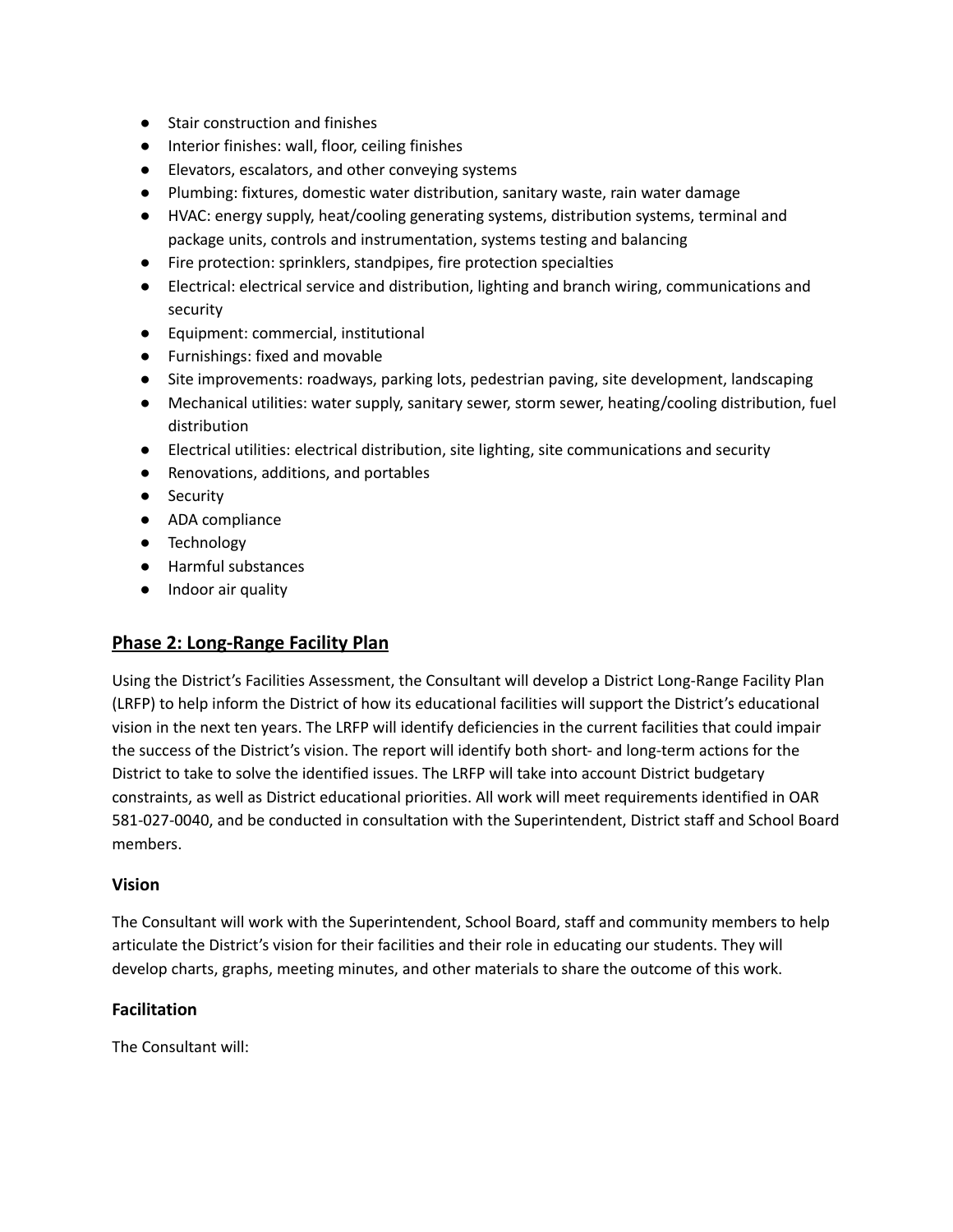- Assist the District Facilities Committee in development of a facilities plan that can be used as the basis for a bond proposal;
- Develop a communications plan for sharing information, exchanging ideas and gathering feedback on all aspects of the facilities plan;
- Create a calendar for site visits, meetings, and events;
- Facilitate community and district meetings;
- Develop feedback loops from community and staff on the facilities plan and the priorities set by the Committee;
- Assist the District Facilities Committee in creating a plan that is consistent with the financial resources available to the District as well as a plan to determine a future school improvement bond.

[Districts may choose to incorporate other requirements under this section such as:

● Craft media deliverables for District outreach as part of the pre-bond planning process]

## <span id="page-7-0"></span>**Long-Range Facility Plan Requirements**

All work must meet the following requirements as identified in OAR 581-027-0040:

- Population projections by school age group for the next ten years using U.S. Census or Census partner data
- Collaboration with local government planning agencies (city and/or county) that results in:
	- o Identification of suitable school sites if needed
	- o Site acquisition schedules and programs
- Evidence of community involvement in determining:
	- o Educational vision of local community
	- o Proposals to fund long-range facility needs
- Identification of buildings on historic preservation lists including the National Historic Register, State Historical Preservation Office, and local historic building lists
- Analysis of district's current facilities' ability to meet district-adopted educational adequacy standards
	- o Identification of standards adopted by district that are used to determine educational adequacy for district
	- o Identification of ability of current facility capacity to meet district-adopted educational adequacy standards
- If current facilities are unable to meet district-adopted educational adequacy standards:
	- o Identify deficiencies in current facilities
	- o Identify changes needed to bring current facilities up to district-adopted educational adequacy standards
	- o Identify potential alternatives to new construction or major renovation of current facilities to meet district-adopted educational adequacy standards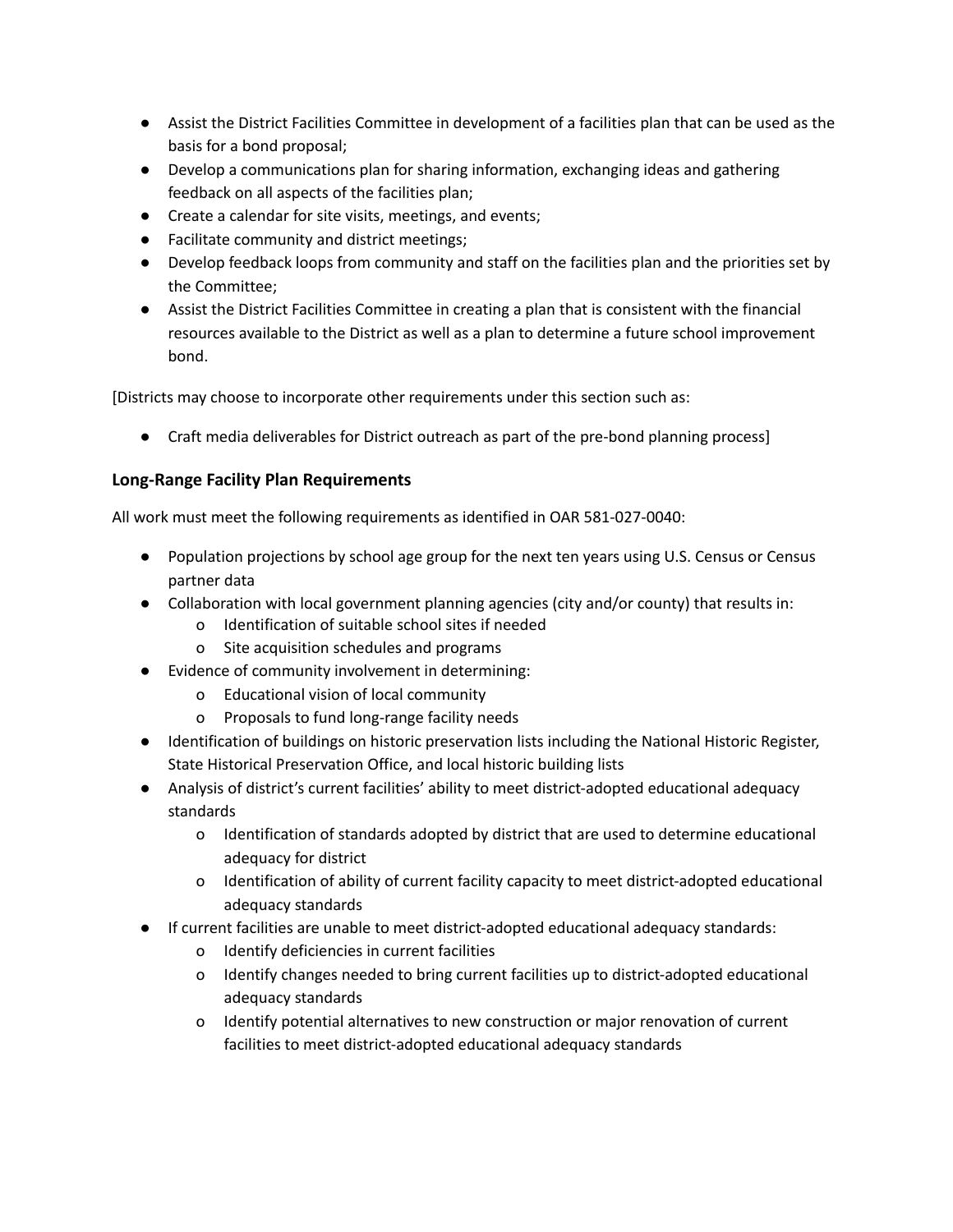● A description of the plan the district will undertake to change its facility to match the projections and needs for the district for the next ten years

## <span id="page-8-0"></span>**Project Milestones/Consultant Deliverables:**

The following will be developed with District staff input and direction, and produced at relevant project milestones:

- 1) Facility Assessment Report
	- Completion Timeframe: 3-6 months from start
	- The Facilities Assessment needs to be completed using the template provided by the Oregon Department of Education, which is in an Excel workbook format.
	- A narrative report that includes an executive summary, analysis, evaluation, calculations, photos, diagrams, etc., together with all necessary appendices. The report needs to include a breakdown of costs for all deficiencies.
	- Provide 10 printed copies of the narrative report, in addition to a digital file.
- 2) Long-Range Facility Plan
	- Completion Timeframe: 6-9 months from start
	- Coordinate the efforts to develop a LRFP, including community involvement.
	- Final report that will address needs identified in the Facilities Assessment and a ten-year plan for addressing these issues as well as the district's foreseeable future needs.
	- Availability to present the LRFP to the Board and other stakeholders.
	- Provide 10 printed copies of the report, in addition to a digital file.

# <span id="page-8-1"></span>**III – PROPOSAL FEES, EVALUATION AND AWARD**

## <span id="page-8-2"></span>**Fees**

Facility Assessment – Proposers are asked to provide a cost per each listed Facility. (\$20,000 max)

Long-range Facility Plan – Proposers are asked to provide a lump sum cost for the District Plan. (\$25,000 max).

## <span id="page-8-3"></span>**Evaluation Criteria and Scoring Process**

The Evaluation Committee will consist of 5 members, comprised of District staff and/or Board Members.

The Evaluation Committee shall review all documents submitted. It may also, at its discretion, conduct in person interviews with the Proposers submitting the highest scoring proposal(s). The District also reserves the right to select from proposals alone. The Board will make the final decision regarding the selection of the firm.

The following scoring will be used to evaluate the proposals (100 points maximum):

1. Relevant Oregon experience with school facility projects (30 pts)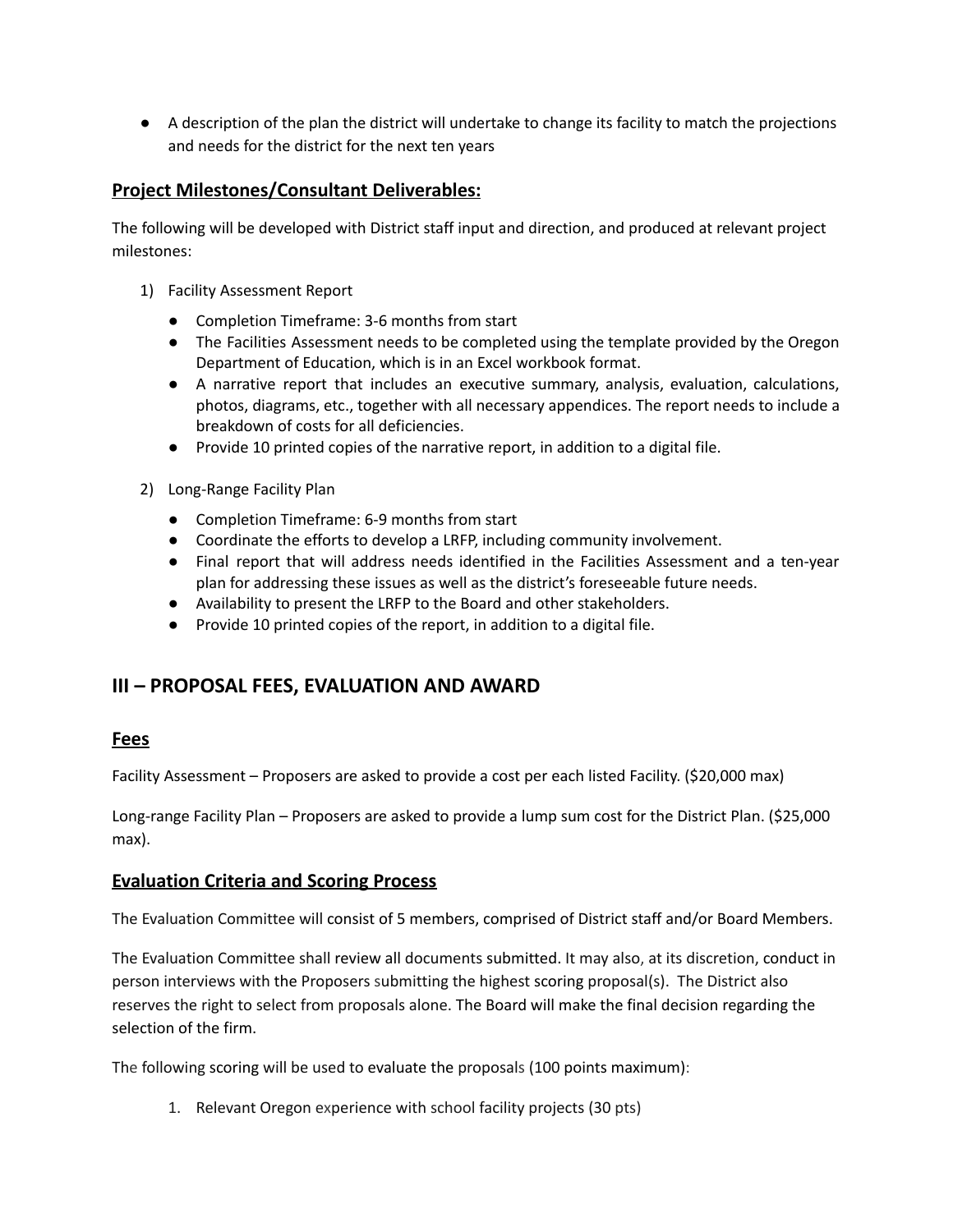- 2. Experience with facility planning, communications and campaign facilitation services (15 pts)
- 3. Fee Structure (20 pts)
- 4. Experience and expertise of key staff. (10 pts)
- 5. References from previous projects. (15 pts)
- 6. Ability to work within the compact time period (10 pts)

After consideration of the proposals by the Evaluation Committee and approval by the School Board, the contract award offer will be made to the Proposer.

## <span id="page-9-0"></span>**IV – PROPOSAL SUBMISSION**

Proposers must submit (1) original and (3) complete copies of the proposal to: South Lane School District, 455 Adams Ave., Cottage Grove, Oregon 97424 no **later than 3:30pm, 4/29, 2022.**

Proposals shall be submitted in a sealed, opaque envelope appropriately marked with the Proposal title, and the name and address of the Proposer. Electronic or faxed submissions will not be accepted. Failure to respond to any or all of the requested information may result in disqualification of the proposal by the District.

#### <span id="page-9-1"></span>**Cost of Preparation of Response**

Costs incurred by any Proposer in preparation of a response to this Request for Proposal shall be the responsibility of the Proposer.

#### <span id="page-9-2"></span>**Clarification or Protest of Specifications**

Any Proposer requiring clarification of the information or protesting any provision herein, must submit specific questions/protests or comments in writing or Email to:

#### **[Identify the individual, title, district, address, telephone number and email address or the method by which proposers should contact this individual.]**

The deadline for submitting questions and/or protests is 4/27/2022, @3:00pm. If the District determines that additional information or interpretation is necessary, such information or interpretation will be supplied in Addenda that will be emailed to all persons or firms that have received this Request for Proposal. All such Addenda shall have the same binding effect as though contained in the main body of the Request for Proposal. Oral instructions or information concerning the specifications of the project from District managers, employees, or agents to prospective Proposers shall not bind the District. The Accounting Manager shall issue all addenda not less than five (5) working days prior to the proposal deadline.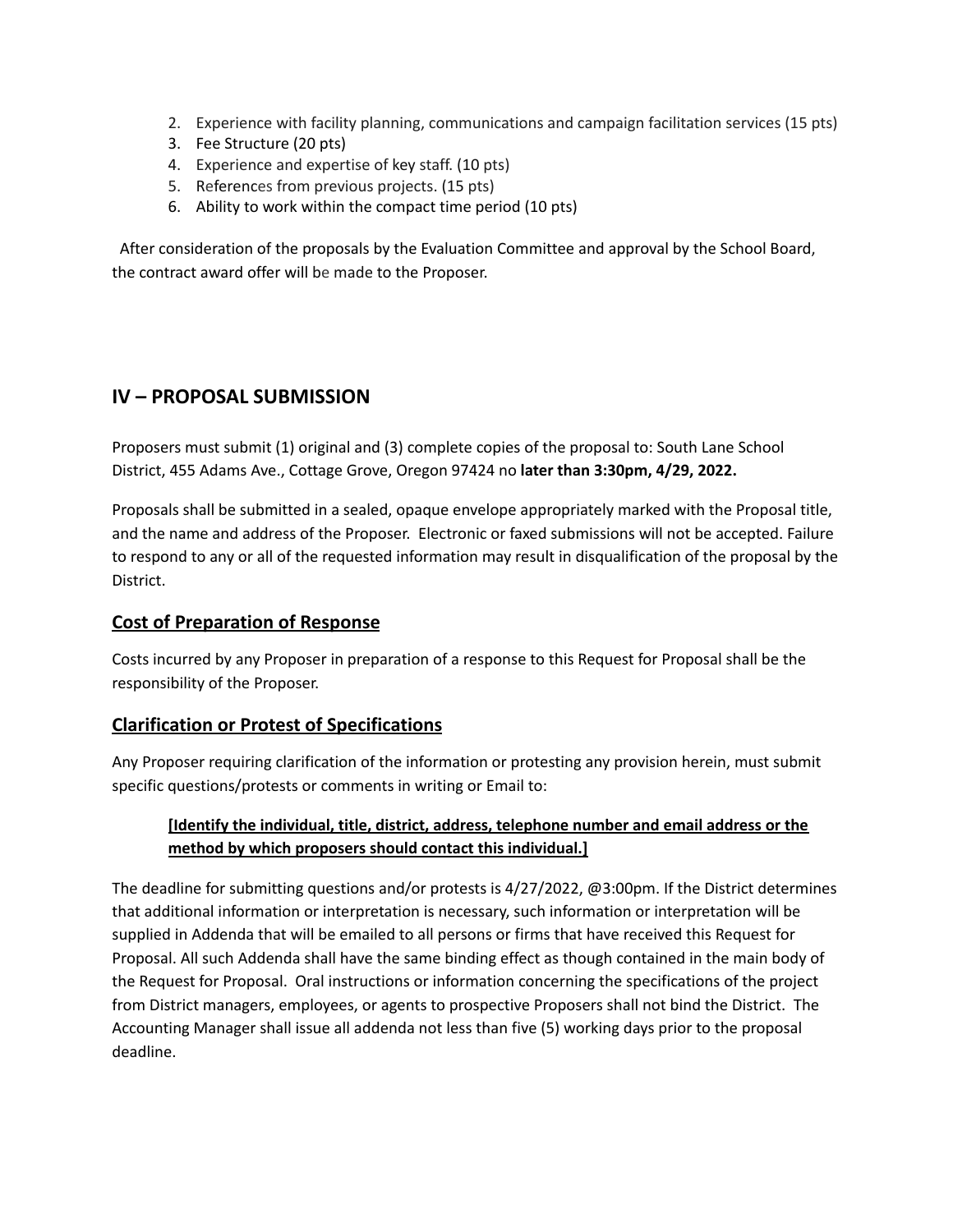## <span id="page-10-0"></span>**Reservation of District Rights**

District reserves all rights regarding this RFP, including, without limitation, the following:

- The right to amend, delay or cancel this RFP at any time if deemed to be in District's best interest. In no event shall the District have any liability for any amendment, delay, or cancellation. The Proposer assumes the sole risk and responsibility for all expenses connected with the preparation of its proposal.
- The right to accept or reject any or all responses to this Request for Proposal, and to waive any informalities and/or irregularities in such proposals.
- The right to request clarification of any item in a firm's proposal or to request additional information necessary to properly evaluate a particular proposal. All requests for clarification and responses shall be in writing. Except for requests and responses related to a clarification necessary to evaluate whether a proposal has met minimum requirements, all requests for clarification and responses shall be provided to each evaluation committee member.
- The right to negotiate a Statement of Services based on the Scope of Services described in the RFP and to negotiate separately in any manner necessary to serve the best interest of the District.
- The right to amend any Contracts that are a result of the RFP.
- The right to engage consultants by selection or procurement independent of the RFP process or any Contracts or agreements under it to perform the same or similar services.
- The right to extend any Contracts that result from the RFP without an additional RFP process.
- Although price is a consideration in determining the apparent successful Proposer, the intent of the RFP is to identify a Proposer that has a level of specialized skill, knowledge, and resources to perform the Services as described in the RFP. The Proposer with the lowest Price proposal may not necessarily be awarded a Contract. The District reserves the sole right to determine the best Proposal.

#### <span id="page-10-1"></span>**Disputes**

In case of any doubt or differences of opinions as to the items or service to be furnished hereunder, or the interpretation of the provisions of the RFP, the decision of the District shall be final and binding upon all parties.

#### <span id="page-10-2"></span>**References**

District reserves the right to investigate references including customers other than those listed in proposer's submission. Investigation may include past performance of any proposer with respect to its successful performance of similar projects, compliance with specifications and contractual obligations, its completion or delivery of a project on schedule, and its lawful payment of employees and workers.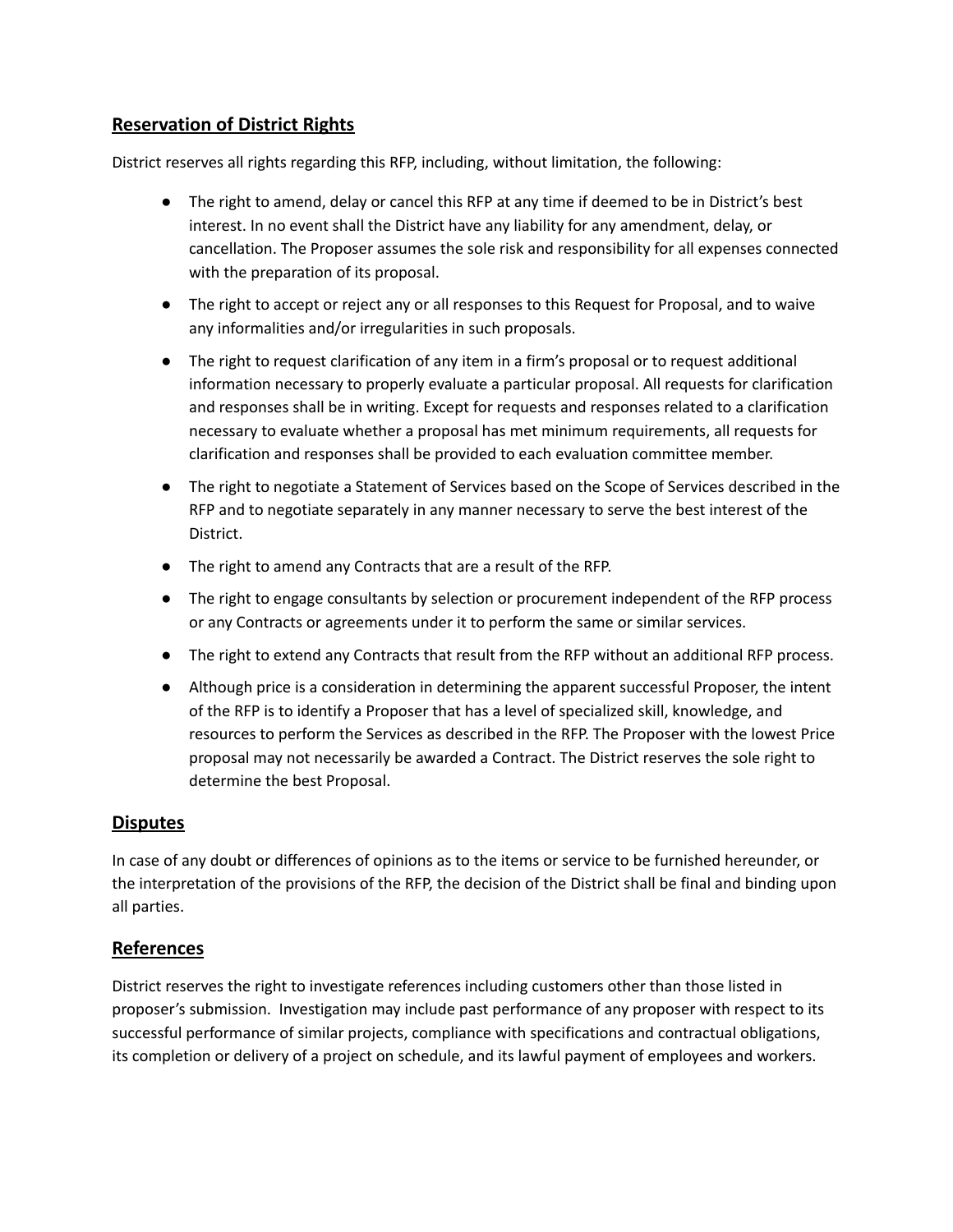## <span id="page-11-0"></span>**Collusion**

A Proposer submitting a Proposal hereby certifies that no officer, agent or employee of District has a pecuniary interest in this Proposal; that the Proposal is made in good faith without fraud, collusion or connection of any kind with any other Proposer and that the Proposer is competing solely in its own behalf without connection with, or obligation to, any undisclosed person or firm.

## <span id="page-11-1"></span>**Confidentiality**

The District is subject to the Oregon Public Records Law (ORS 192.410 to 192.505), which requires the District to disclose all records generated or received in the transaction of District business, except as expressly exempted in ORS 192.501, 192.502, or other applicable law. Examples of exemptions that could be relevant include trade secrets (ORS 192.501 (2)) and computer programs (ORS 192.501915)). The District will not disclose records submitted by a Proposer that are exempt from disclosure under the Public Records Law.

In general, all submittals in response to this RFP are public records and available for inspection upon request. Proposers who desire that information included as part of their submittal be treated as confidential must mark those pages as "confidential", cite a specific statutory basis for the exemption, and the reasons why the public interest would be served by the confidentiality. *The entire RFP cannot be* marked confidential, nor shall any pricing. Should an RFP be submitted in this manner, no portion of it can be held as confidential unless that portion is segregated in the above manner and meets the above *criteria.*

Notwithstanding the above procedures, the District reserves the right to disclose information that the District determines, in its sole discretion, is not exempt from disclosure or that the District is directed to disclose by the District Attorney or a court of competent jurisdiction. Prior to disclosing such information, the District will notify the Proposer. If the Proposer disagrees with the District's decision, the District may, but is not required to enter into an agreement not to disclose the information so long as the Proposer bears the entire cost, including reasonable attorney's fees, of any legal action, including any appeals, necessary to defend or support a no-disclosure decision.

## <span id="page-11-2"></span>**Withdrawal of Proposal; Proposal Validity Period**

Proposals may be withdrawn before the RFP submittal deadline by submitting a written request to Matt Allen, Maintenance Manager. Proposals that are not so withdrawn shall remain valid for a period of ninety (90) days following the deadline set for receiving proposals.

## <span id="page-11-3"></span>**Submitted Materials Property of District**

All material submitted for any portion of this solicitation shall become the property of the District, and will not be returned to proposers.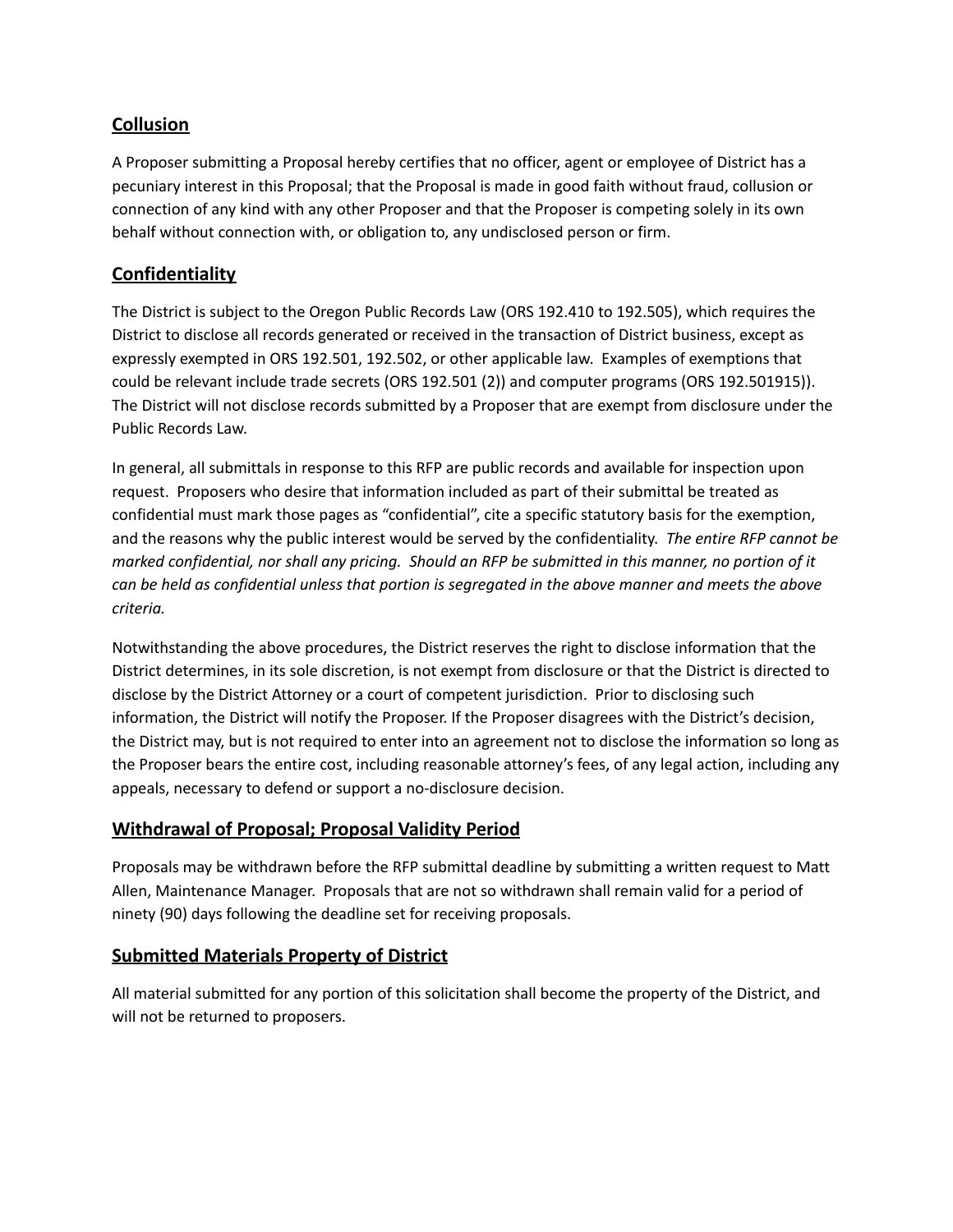## <span id="page-12-0"></span>**Sufficient Appropriation**

Any contract awarded as a result of this RFP process may be terminated if sufficient appropriations or authorizations do not exist. Such termination will be affected by sending written notice to the Proposer. The District's decision as to whether sufficient appropriations and authorization are available will be accepted by the Proposer as final. If the determination is made that there is insufficient funding to continue or finalize the proposal, the successful Proposer will be compensated to the level of effort performed, as authorized by the District prior to that determination.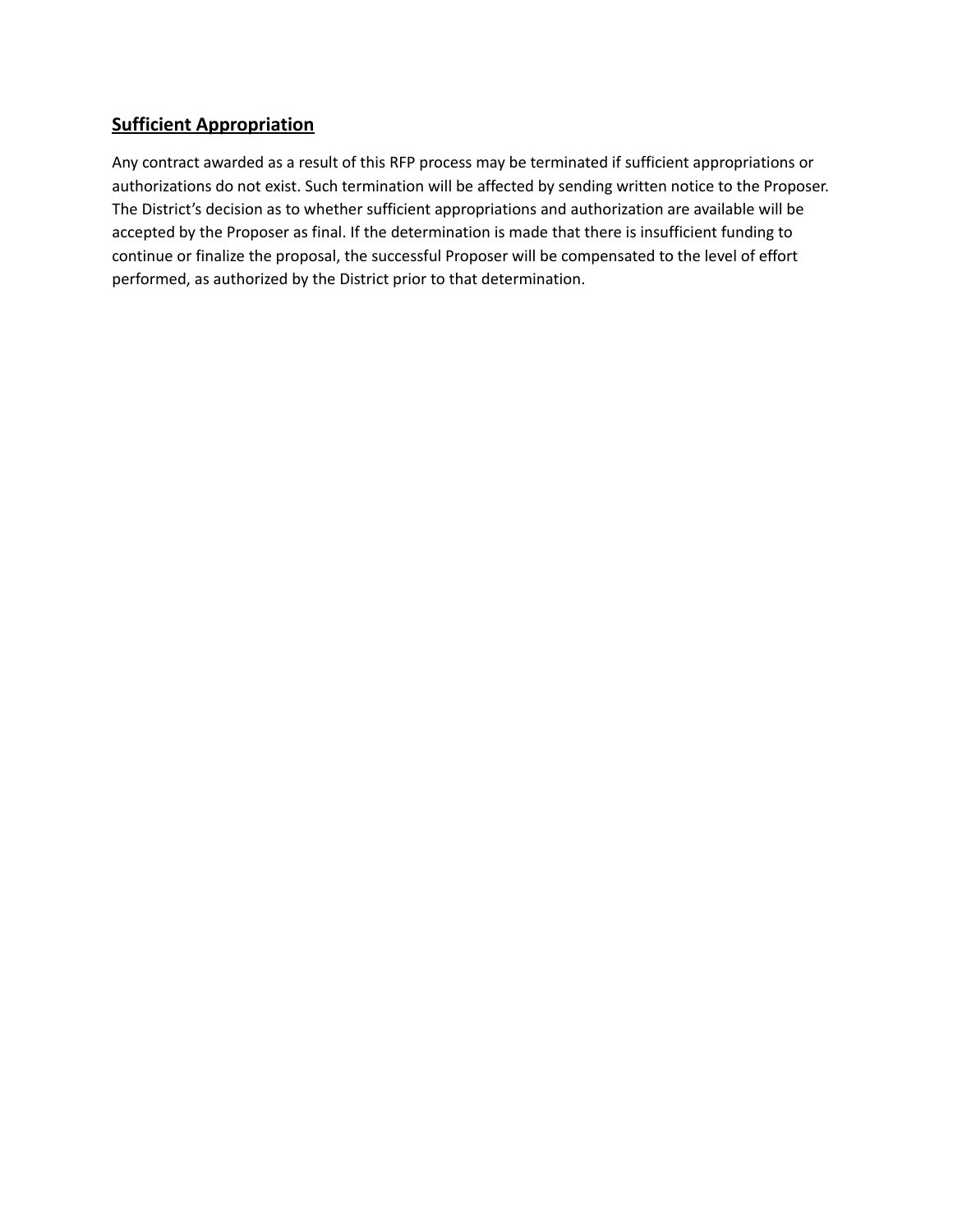# <span id="page-13-0"></span>**V – CONTRACT TERMS AND CONDITIONS**

#### **South Lane School District**

Proposers are advised to thoroughly review and familiarize themselves with the standard contract incorporated as Appendix B.

- If a Proposer takes exception to any of these terms it is advised to contact Matt Allen, per Section IV of this RFP.
- At minimum, the proposal must reflect in writing any exceptions to specific terms and conditions. District may reject a proposal with significant exceptions to terms and conditions.
- If the successful Proposer does not take either one of the two steps above, he or she will be expected to sign a contract including all standard terms and conditions contained in the contract.
- Certain contract terms reflect state statute and may not be altered.
- District reserves the right to negotiate final contract terms with the awarded Proposer to the fullest extent allowed by law and as in the best interests of the District.

#### <span id="page-13-1"></span>**Insurance**

<span id="page-13-2"></span>General Insurance. Proposer, or independent consultant, shall furnish a Certificate of Insurance listing the

District as an additional insured under blanket Errors and Omissions Coverage in the amount not less than \$1,000,000, provided that the formation of said contract shall not be complete and the District shall not be liable thereon until said contract has been executed by both the successful Proposer and The District and said Certificate of Insurance, properly executed, has been delivered to and accepted by the District.

<span id="page-13-3"></span>Commercial General Liability. Proposer, or independent consultant, shall maintain in force for the duration of this agreement a Commercial General Liability insurance policy written on an occurrence basis with limits not less than \$1,000,000 per occurrence and \$2,000,000 in the aggregate.

<span id="page-13-4"></span>Automobile Liability. The Proposer, or independent consultant, shall maintain in force for the duration Automobile (owned, non-owned and hired) Liability insurance with limits not less than \$1,000,000 per occurrence shall be maintained. The District, its officials, employees, servants and agents, will be named as an additional insured as respects to work or services performed under this agreement. This insurance shall be primary and shall be paid and applied first in its entirety prior to any application of insurance the District may carry on its own.

<span id="page-13-5"></span>Workers' Compensation. The Proposer, or independent consultant, shall provide and maintain workers' compensation coverage for its employees, officers, agents, or partners, as required by applicable workers' compensation laws.

The District reserves the right to change these criteria if the District extends the contract for the follow up design work.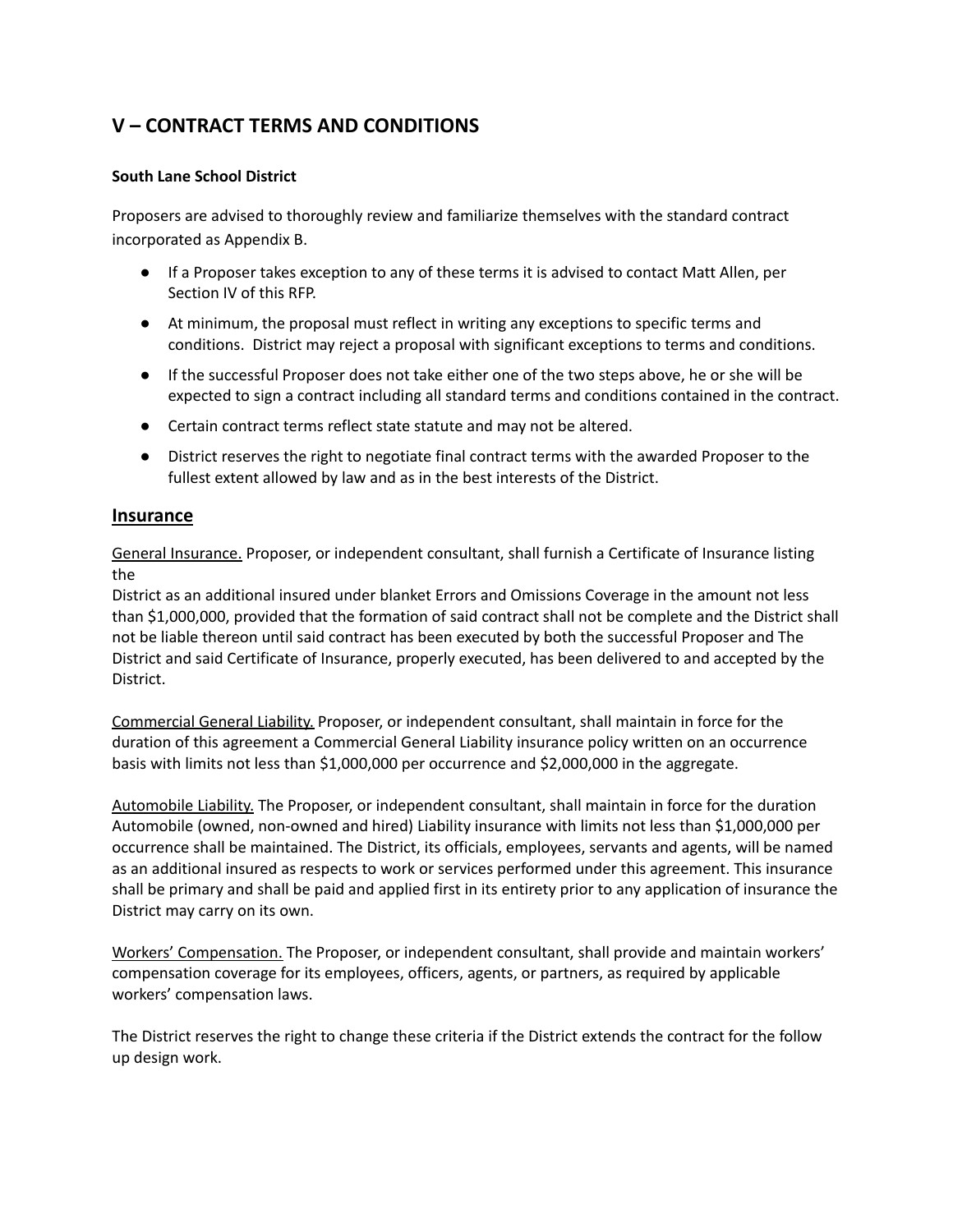## <span id="page-14-0"></span>**Evidence of Coverage**

Evidence of the above coverages issued by a company satisfactory to District shall be provided to the District, by way of a certificate of insurance before any work or services commence. A 30-day notice of cancellation or material change in coverage clause shall be included. Failure to maintain the proper insurance shall be grounds for immediate termination of this contract.

## <span id="page-14-1"></span>**Equipment and Material**

The Proposer, or independent consultant, shall be responsible for any loss, damage, or destruction of its own property, equipment, and materials used in conjunction with the work.

## <span id="page-14-2"></span>**Subcontractors**

The Proposer, or independent consultant, shall require all subcontractors to provide and maintain general liability, auto liability, professional liability (as applicable), and workers' compensation insurance with coverage's equivalent to those required of the general contractor in this contract. The Proposer shall require certificates of insurance from all subcontractors as evidence of coverage.

## <span id="page-14-3"></span>**Exception or Waivers**

Any exception or waiver of these requirements shall be subject to review and approval by the District, and must be in writing. Proposers are advised to review the insurance requirements contained in the sample contract. Before entering into the contract, the successful Proposer shall furnish to the District certificates of insurance verifying all such coverages are in place with the District named as an additional insured. District will not agree to changes that unreasonably increase District's risk.

## <span id="page-14-4"></span>**Negotiation with Awarded Contractor**

The District reserves the right to negotiate final contract terms with the awarded contractor to the fullest extent allowed by law and as in the best interest of the District.

## <span id="page-14-5"></span>**Personnel Substitution**

If the Contractor must substitute personnel included in the original proposal, the following conditions shall apply: Written District approval of substituted personnel is required, prior to the substitution.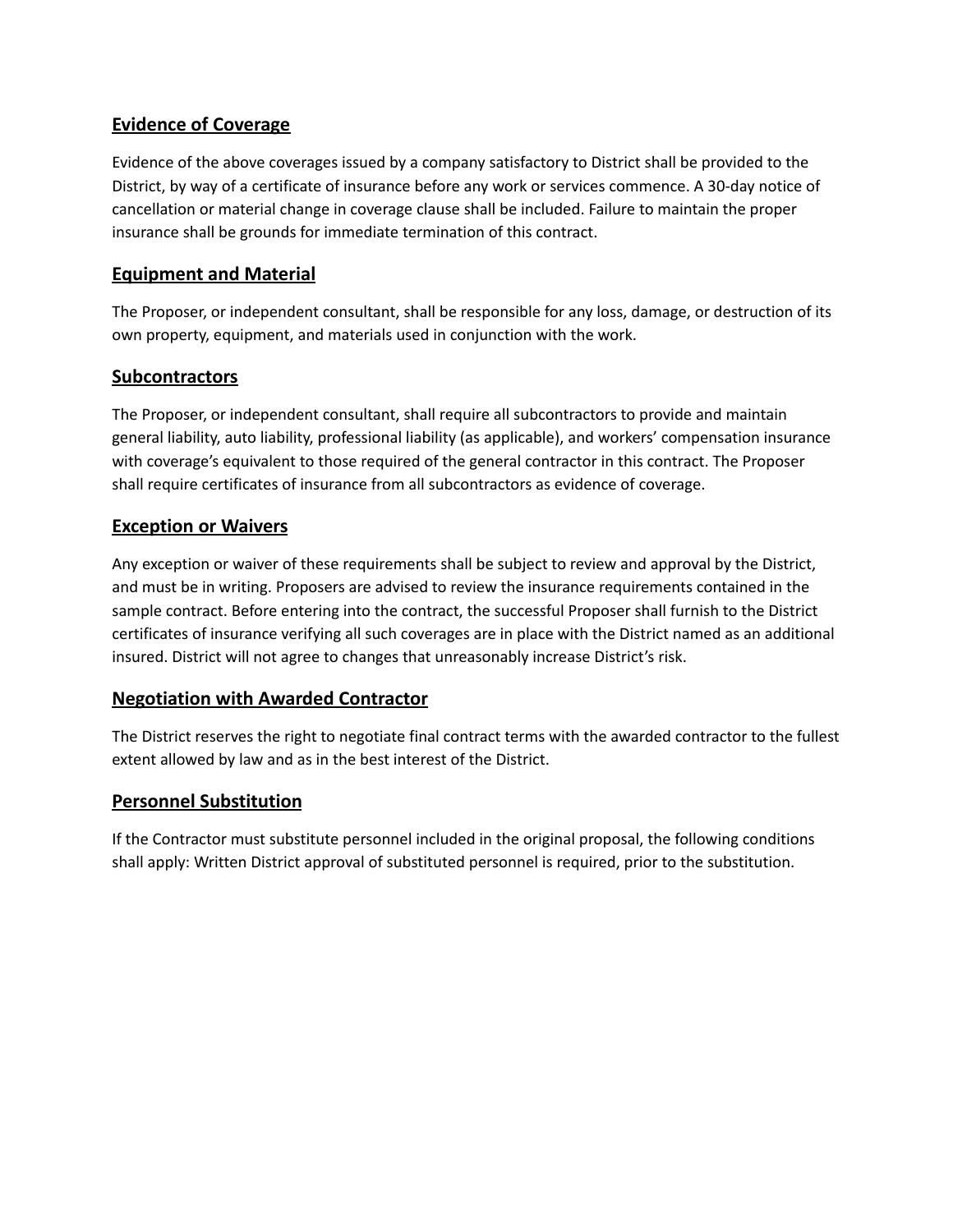# <span id="page-15-0"></span>**APPENDIX A – PROPOSER'S CERTIFICATIONS AND REPRESENTATIONS**

#### **The undersigned hereby certifies that Proposer:**

- 1. Has the authority and/or responsibility to submit a proposal and to represent the organization in all phases of this RFP process.
- 2. The information is true and accurate to the best of their knowledge.
- 3. Shall furnish, within the time specified, the Proposer's Submittal, the items/services as indicated in the RFP and the Resultant Contract.
- 4. Is a  $\Box$  Resident Proposer,  $\Box$  Non-Resident Proposer, as defined in ORS 279A.120, of the State of Oregon, and has not discriminated against any minority, women, or emerging small business enterprises in obtaining any required subcontracts, in accordance with ORS 279A.110.

ORS 279A.120 (2) states "For the purposes of awarding a public contract, a contracting agency shall:

- (a) Give preference to goods or services that have been manufactured or produced in this state if price, fitness, availability and quality are otherwise equal; and
- (b) Add a percent increase to the bid of a nonresident bidder equal to the percent, if any, of the preference given to the bidder in the state in which the bidder resides."

"Resident bidder" means a bidder that has paid unemployment taxes or income taxes in this state during the 12 calendar months immediately preceding submission of the bid, has a business address in this state and has stated in the bid whether the bidder is a "resident bidder". (ORS 279A.120 (b)) "Non-resident bidder" means a bidder who is not a "resident bidder" as defined above. (ORS 279A.120 (a))

- 5. Understands any false statement may disqualify this proposal from further consideration or be cause for contract termination.
- 6. Understands that by submitting this RFP Proposal, the undersigned certifies conformance to the applicable Federal Acts, Executive Orders and Oregon Statutes and Regulations concerning Affirmative Action toward equal employment opportunities. All information and reports required by the Federal or Oregon State Governments, having responsibility for the enforcement of such laws, shall be supplied to the District upon request for purposes of investigation to ascertain compliance with such acts, regulations, and orders.
- 7. Has not discriminated and will not discriminate against minority, women or emerging small business enterprises in obtaining any required subcontracts, and that the Proposer is not in violation of any discrimination laws.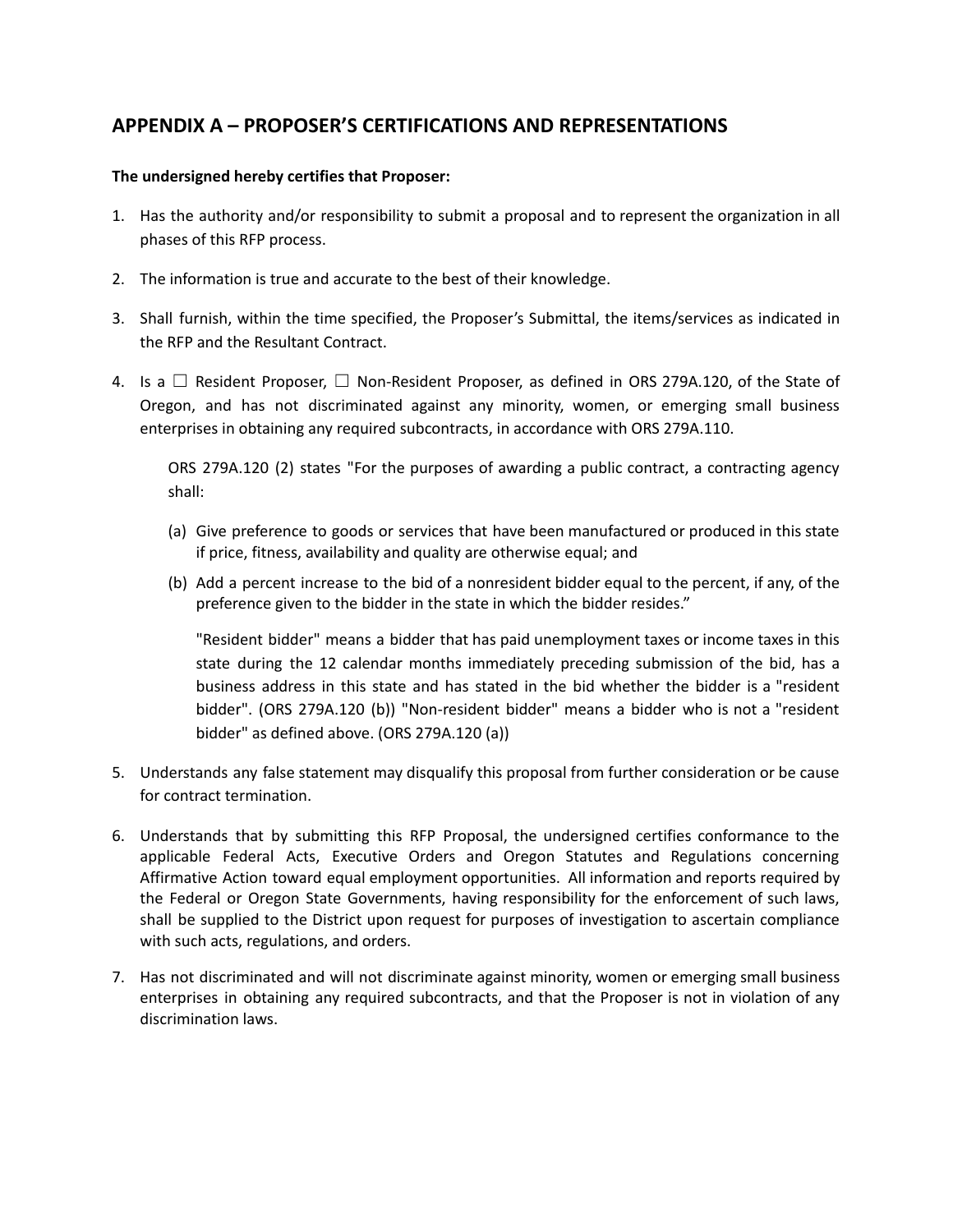8. Certification Regarding Debarment, Suspension and Other Responsibility Matters

#### **The Proposer certifies to the best of its knowledge and belief that neither it nor any of its principals:**

- (a) Are presently debarred, suspended, proposed for debarment, declared ineligible or voluntarily excluded from submitting bids or proposals by any federal, state or local entity, department or agency;
- (b) Have within a five-year period preceding the date of this certification been convicted of fraud or any other criminal offense in connection with obtaining, attempting to obtain, or performing a public (federal, state, or local) contract, embezzlement, theft, forgery, bribery, falsification or destruction of records, making false statements, or receiving stolen property;
- (c) Are presently indicted for or otherwise criminally charged with commission of any of the offenses enumerated in paragraph 2 of this certification;
- (d) Have, within a five-year period preceding the date of this certification had a judgment entered against proposer or its principals arising out of the performance of a public or private contract;
- (e) Have pending in any state or federal court any litigation in which there is a claim against proposer or any of its principals arising out of the performance of a public or private contract; and
- (f) Have within a five-year period preceding the date of this certification had one or more public contracts (federal, state, or local) terminated for any reason related to contract performance.

**Where Proposer is unable to certify to any of the statements in this certification, Proposer shall attach an explanation to their offer. The inability to certify to all of the statements shall not necessarily preclude Proposer from award of a contract under this procurement.**

**Proposer's Federal Tax ID # (EIN):** 93-6000589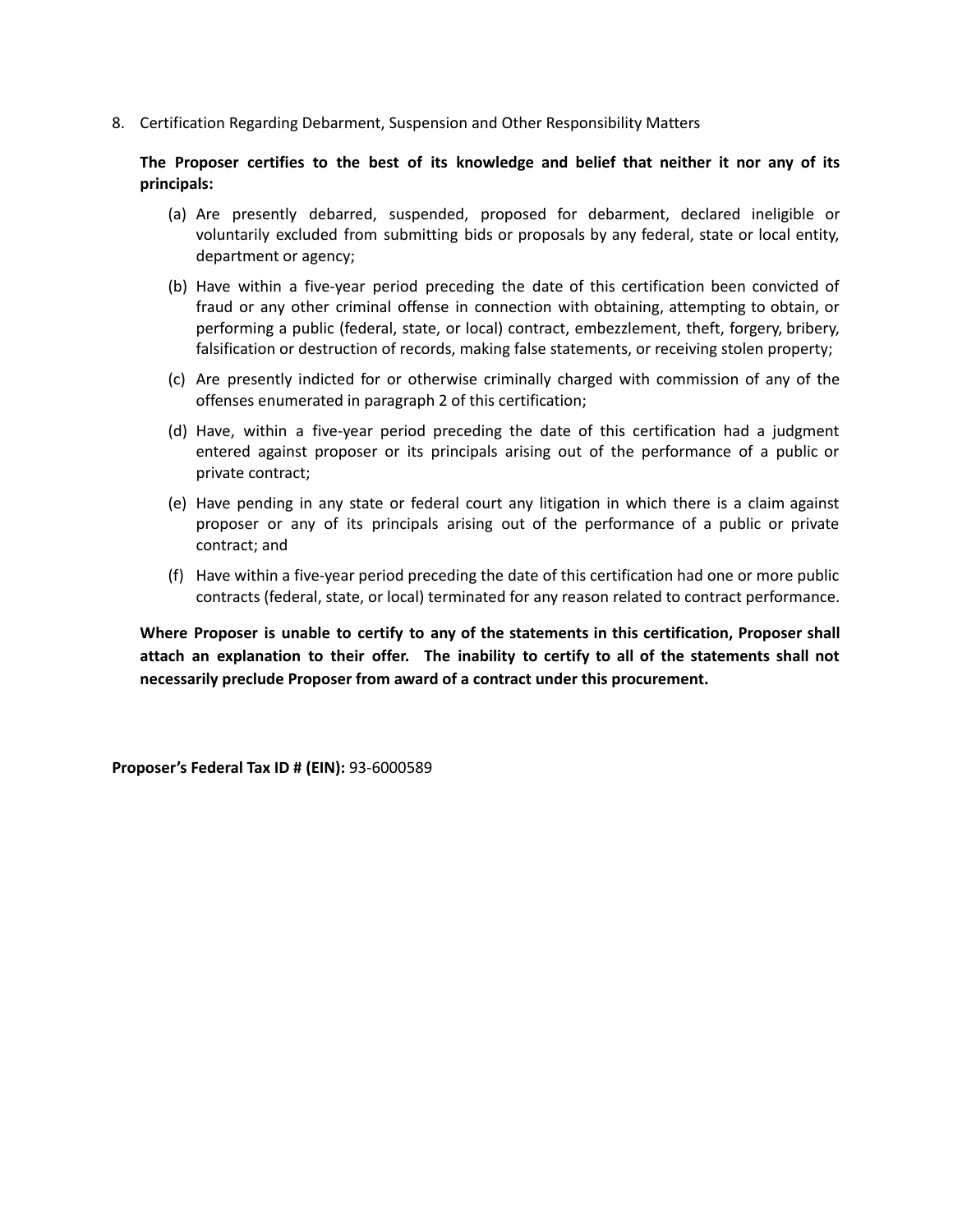#### FAILURE TO SIGN AND SUBMIT THIS FORM MAY BE CAUSE FOR PROPOSAL REJECTION

| State: $\frac{1}{2}$ | Zip: |
|----------------------|------|
|                      |      |
|                      |      |
|                      |      |
|                      |      |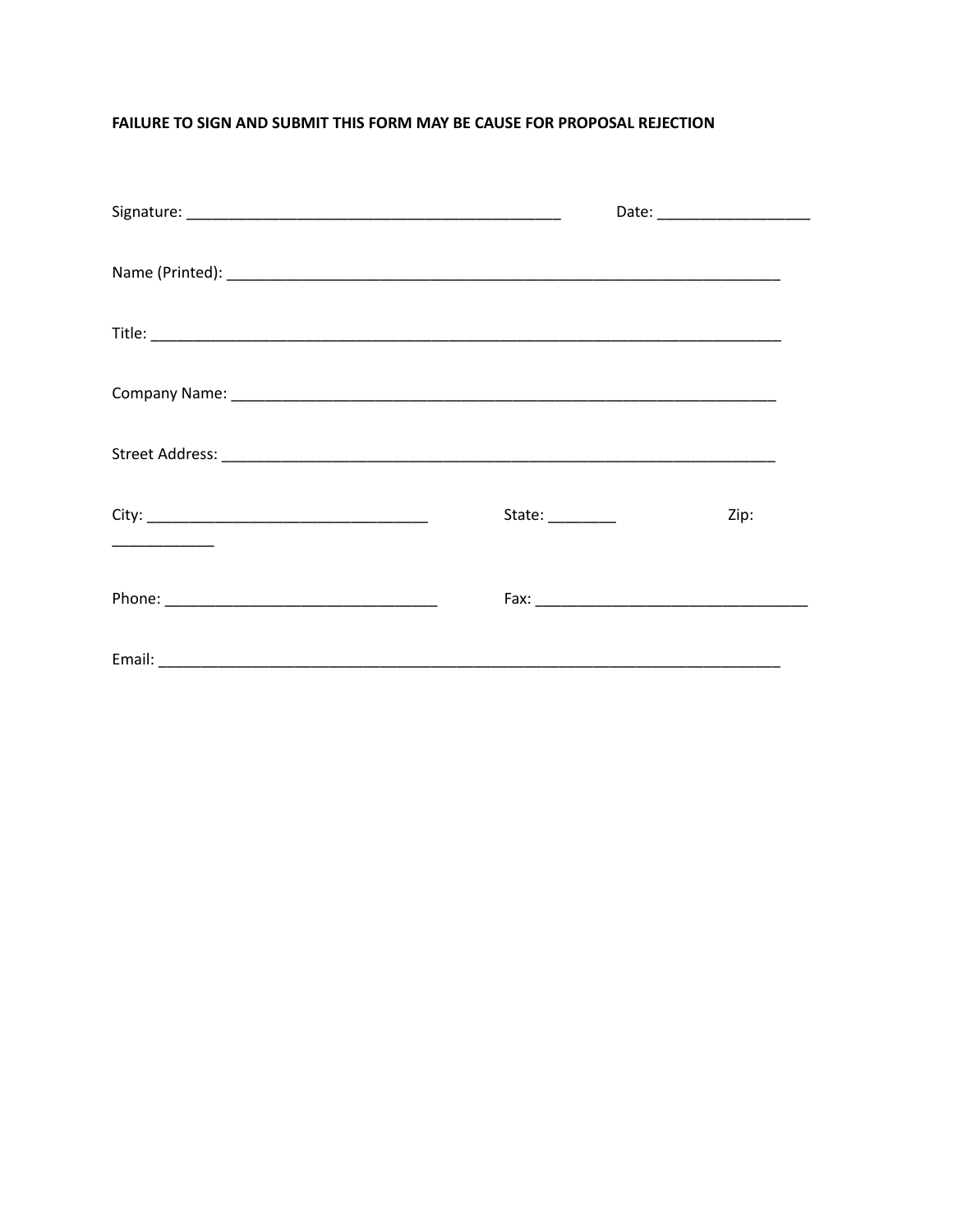# <span id="page-18-0"></span>**APPENDIX B –SOUTH LANE SCHOOL DISTRICT PROFESSIONAL SERVICES CONTRACT**

This Contract is between South Lane School District (the "District") and Name of Contractor ("Contractor").

#### <span id="page-18-1"></span>**STANDARD TERMS AND CONDITIONS**

The parties agree as follows:

- 1. **Effective Date and Termination Date.** The effective date of this Contract shall be 7/05/2022, or the date on which each party has signed this Contract. Unless earlier terminated as provided below, the termination date shall be 11/30/2023.
- 2. **Contractor's Agreement to Sell Services.** Contractor agrees to sell to or provide the District with the Professional Services described in Exhibit 1.
- 3. **Statement of Work.** Contractor shall perform the work described in Exhibit 1.
- 4. **Contract Price.** The Maximum not-to-exceed compensation payable to Contractor under this Contract, which includes authorized expenses, is \$45000, (\$20,000 for Facilities Assessment max + \$25,000 for LRFP max) and is payable in accordance with Exhibit 1.
- 5. **Contract Documents.** The Contract Documents consist of the following documents which are listed in descending order of precedence: this Contract; exhibits to this Contract, including Exhibit 1 (Statement of Work, Compensation, Payment and Renewal Terms); Exhibit 2 (Insurance Requirements); Exhibit 3 (Certification Statement for Corporation or Independent Contractor); and Exhibit 4 (Workers' Compensation Exemption Certificate).
	- a. A conflict in the Contract Documents shall be resolved in the priority listed above with this Contract taking precedence over all other documents. The Contract Documents are the entire contract between the parties and shall supersede any prior representations, written or oral.
- 6. **Warranty.** Contractor warrants to the District that all work shall be performed in accordance with the applicable professional standard of care, free of defects in design, and in accordance with all applicable laws, regulations, and ordinances.
- 7. **Time is of the Essence.** Time is of the essence in the performance of this Contract.
- 8. **Subcontracts and Assignment.** Contractor shall not subcontract any of the work required by this Contract or assign or transfer any of its interest in this Contract, without the prior written consent of the District, which may be withheld without cause.
- 9. **Other Contractors.** The District may undertake or award other contracts for additional or related work, and the Contractor shall fully cooperate with such other contractors and with any District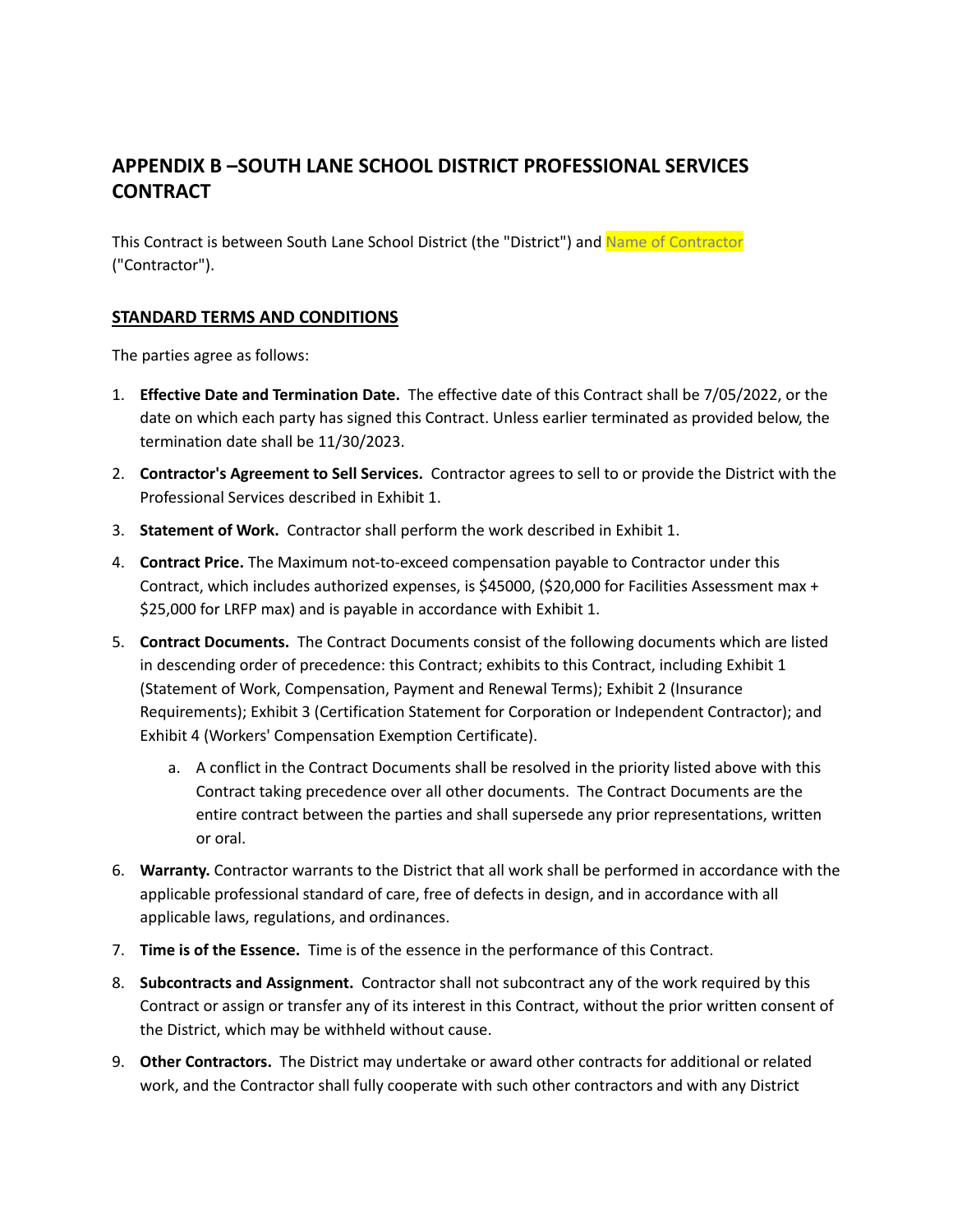employees concerned with such additional or related work, and shall coordinate its performance under this Contract with such additional or related work. The Contractor shall not commit or permit any act that will interfere with the performance of work by any other contractor or by District employees.

- 10. **Independent Contractor Status.** Contractor shall certify status as an independent contractor in accordance with Exhibit 3.
- 11. **No Third-Party Beneficiaries.** The District and Contractor are the only parties to this Contract and are the only parties entitled to enforce its terms. Nothing in this Contract gives or provides any benefit or right, whether directly, indirectly, or otherwise, to third persons unless such third persons are individually identified by name in this Contract and expressly described as intended beneficiaries of this Contract.
- 12. **Successors in Interest.** The provisions of this Contract shall be binding upon and inure to the benefit of the parties and their successors and approved assigns, if any.
- 13. **Nonperformance.** In the event of nonperformance under this Contract, the District, after seven (7) days' written notice, shall have the right to obtain from other sources such products and/or services as may be required to accomplish the work not performed, and it is agreed that the difference in cost, if any, for said work or goods shall be borne by the Contractor. For purposes of this section, nonperformance shall be defined as failure to appear and perform work and/or deliver work product as specified and scheduled.
- 14. **Early Termination.** This Contract may be terminated as follows unless otherwise specified herein:
	- a. The District and Contractor, by mutual written agreement, may terminate this Contract at any time.
	- b. The District in its sole discretion may terminate this Contract at will on 10 days' written notice to Contractor.
	- c. Either the District or Contractor may terminate this Contract in the event of a breach of the Contract by the other. Prior to such termination, the party seeking termination shall give to the other party written notice of the breach and intent to terminate. If the party committing the breach has not entirely cured the breach within 15 days of the date of the notice, then the party giving the notice may terminate the Contract at any time thereafter by giving a written notice of termination.
	- d. Notwithstanding paragraph 8(c), the District may terminate this Contract immediately by written notice to Contractor upon denial, suspension, revocation or non-renewal of any license, permit, or certificate that Contractor must hold to provide services under this Contract.

#### 15. **Payment of Invoices**

a. Method of Payment. Contractor shall bill the District monthly as services are performed. Payment shall be made as provided in Exhibit 1.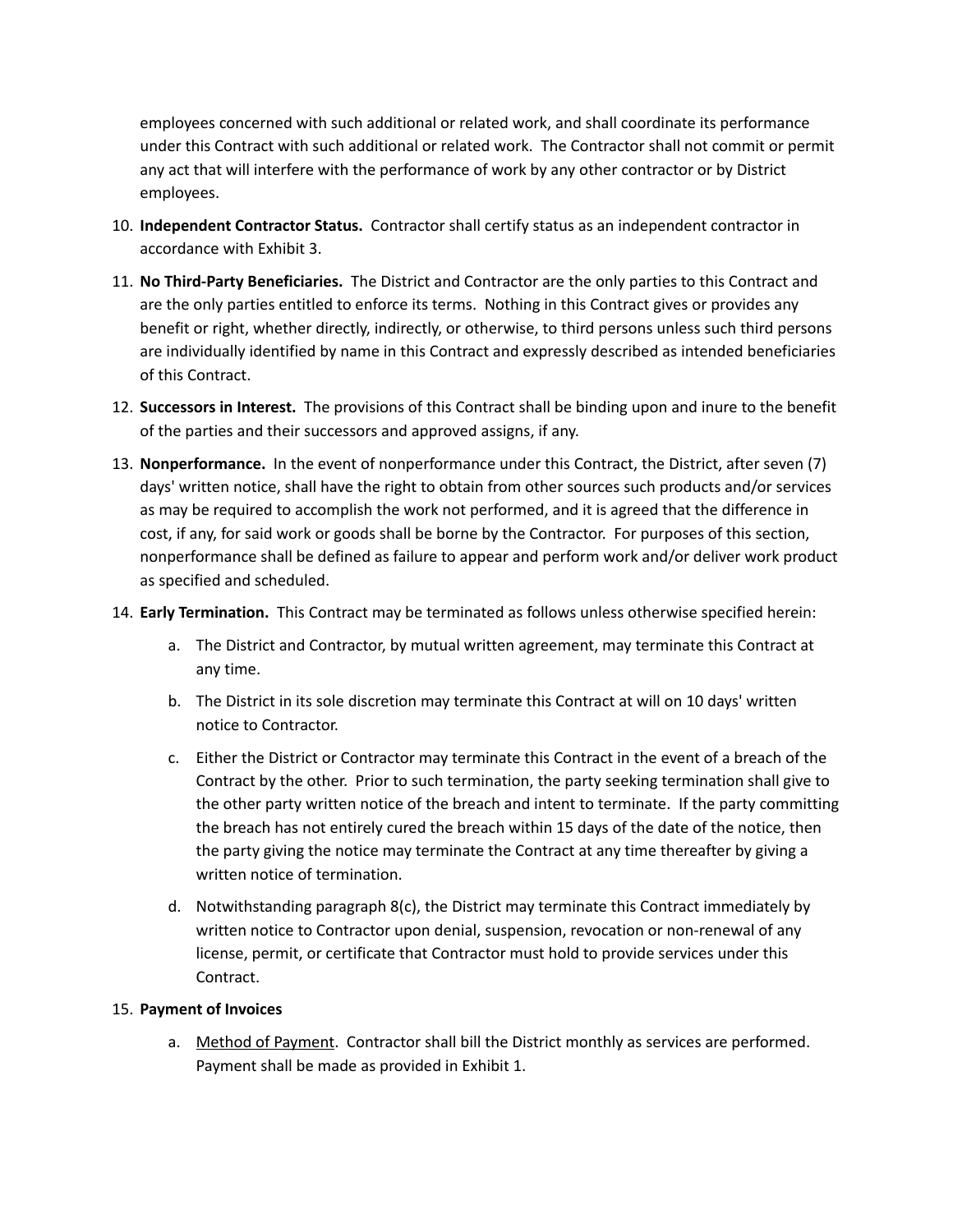- b. Payment on Early Termination. Upon termination pursuant to paragraph 8, payment shall be made as follows:
	- i. If terminated under 8(a) or 8(b) for the convenience of the District, the District shall pay Contractor for work performed prior to the termination date if such work was performed in accordance with the Contract. The District shall not be liable for direct, indirect, or consequential damages. Termination shall not result in a waiver of any other claim the District may have against the Contractor.
	- ii. If terminated under 8(c) by the Contractor due to a breach by the District, then the District shall pay the Contractor for work performed prior to the termination date if such work was performed in accordance with the Contract.
	- iii. If terminated under  $8(c)$  or  $8(d)$  by the District due to a breach by the Contractor, then the District shall pay the Contractor for work performed prior to the termination date provided such work was performed in accordance with the Contract less any setoff to which the District is entitled.

#### 16. **Payment for Medical Care and Workers' Compensation (Required by 279B.230)**

- a. Contractor shall promptly, as due, make payment to any person, co-partnership, association, or corporation furnishing medical, surgical, and hospital care services or other needed care and attention, incident to sickness or injury, to the employees of the Contractor, of all sums that the Contractor agrees to pay for the services and all moneys and sums that the Contractor collected or deducted from the wages of employees under any law, contract, or agreement for the purpose of providing or paying for the services.
- b. All subject employers working under the Contract are either employers that will comply with ORS 656.017 or employers that are exempt under ORS 656.126. See Contractor Exemption Certification – Exhibit 4 if you believe you may be exempt from this requirement.

#### 17. **Non-Appropriation/Adequate Funding**

- a. If payment for work under this Contract extends into the District's next fiscal year, the District's obligation to pay for such work is subject to approval of future appropriations to fund this Contract by the School Board.
- b. Continuation of this Contract, at specified levels, is conditioned on adequate funding under the District's budget adopted in June of each year. The District reserves the right to adjust the level of services in accordance with funding levels adopted.

#### 18. **Remedies.** In the event of breach of this Contract, the parties shall have the following remedies:

a. If terminated under subsection  $8(c)$  by the District due to a breach by the Contractor, the District may complete the work itself, by agreement with another Contractor, or by a combination thereof. If the cost of completing the work exceeds the remaining unpaid balance of the total compensation provided under this Contract, then the Contractor shall pay to the District the amount of the reasonable excess.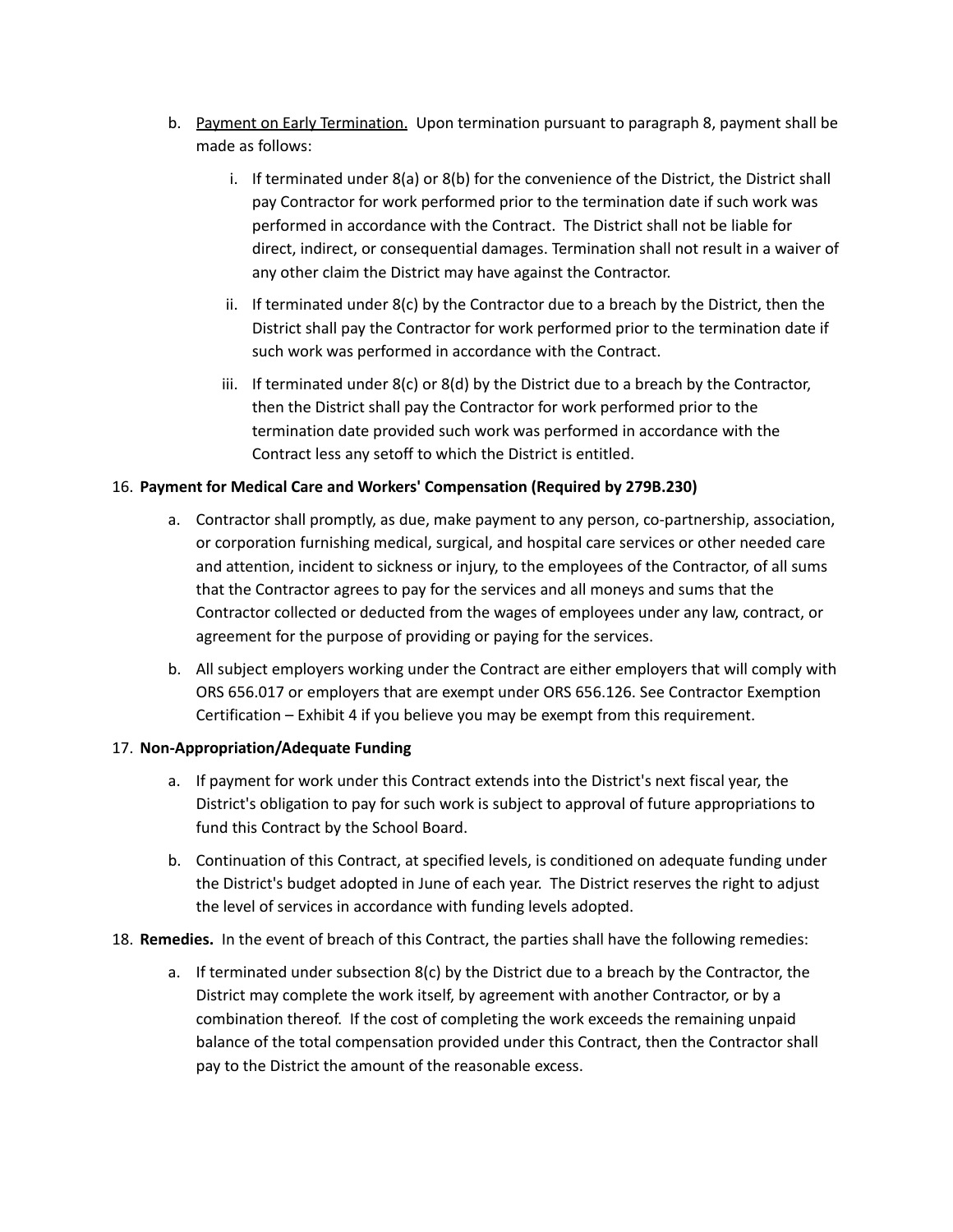- b. In addition to the remedies in paragraphs 8 and 9 for a breach by the Contractor, the District shall also be entitled to any other equitable and legal remedies that are available.
- c. If the District breaches this Contract, Contractor's remedy shall be limited to termination of the Contract and receipt of Contract payments to which Contractor is entitled.
- 19. **Hazardous Chemicals.** Contractor shall notify the District prior to using products containing hazardous chemicals to which the District's students or employees may be exposed. Products containing hazardous chemicals are those products as defined in OAR Chapter 437. Upon the District's request, Contractor shall immediately provide Materials Safety Data Sheets in conformance with the requirements of OAR 437-004-9800.
- 20. **Errors.** The Contractor shall perform such additional work as may be necessary to correct errors in the work required under this Contract without undue delays and without additional cost.
- 21. **Access to Records.** The Contractor agrees that the District and its authorized representatives shall have access to the books, documents, papers, and records of the Contractor which are directly pertinent to the specific Contract for the purpose of making audit, examination, excerpts, and transcripts.
	- a. The Contractor shall maintain all fiscal records directly relating to this Contract in accordance with generally accepted accounting principles. In addition, Contractor shall maintain any other records pertinent to this Contract in such a manner as to clearly document Contractor's performance. Contractor acknowledges and agrees that the District's duly authorized representatives shall have access to such fiscal records and other books, documents, papers, plans, and writings of Contractor that are pertinent to this Contract to perform examinations and audits and make excerpts and transcripts. Contractor shall retain and keep accessible all such fiscal records, books, documents, papers, plans, and writings for a minimum of three (3) years, or such longer period as may be required by applicable law, following final payment and termination of this Contract, or until the conclusion of any audit, controversy, or litigation arising out of or related to this Contract, whichever date is later.
- 22. **Ownership of Work.** All work products created by the Contractor as part of Contractor's performance of this Contract, including background data, documentation, and staff work that is preliminary to final reports, shall be the exclusive property of the District. If any such work products contain intellectual property of the Contractor that is or could be protected by federal copyright, patent, or trademark laws, Contractor hereby grants the District a perpetual, royalty-free, fully paid-up, non-exclusive and irrevocable license to copy, reproduce, deliver, publish, perform, dispose of, use, re-use, in whole or in part, and to authorize others to do so, all such work products. The District shall have no rights in any pre-existing work product of Contractor provided to the District by Contractor in the performance of this Contract except to copy, use, and re-use any such work product for District use only.
	- a. If this Contract is terminated by either party or by default, the District, in addition to any other rights provided by this Contract, may require the Contractor to transfer and deliver such partially completed work products, reports, or other documentation that the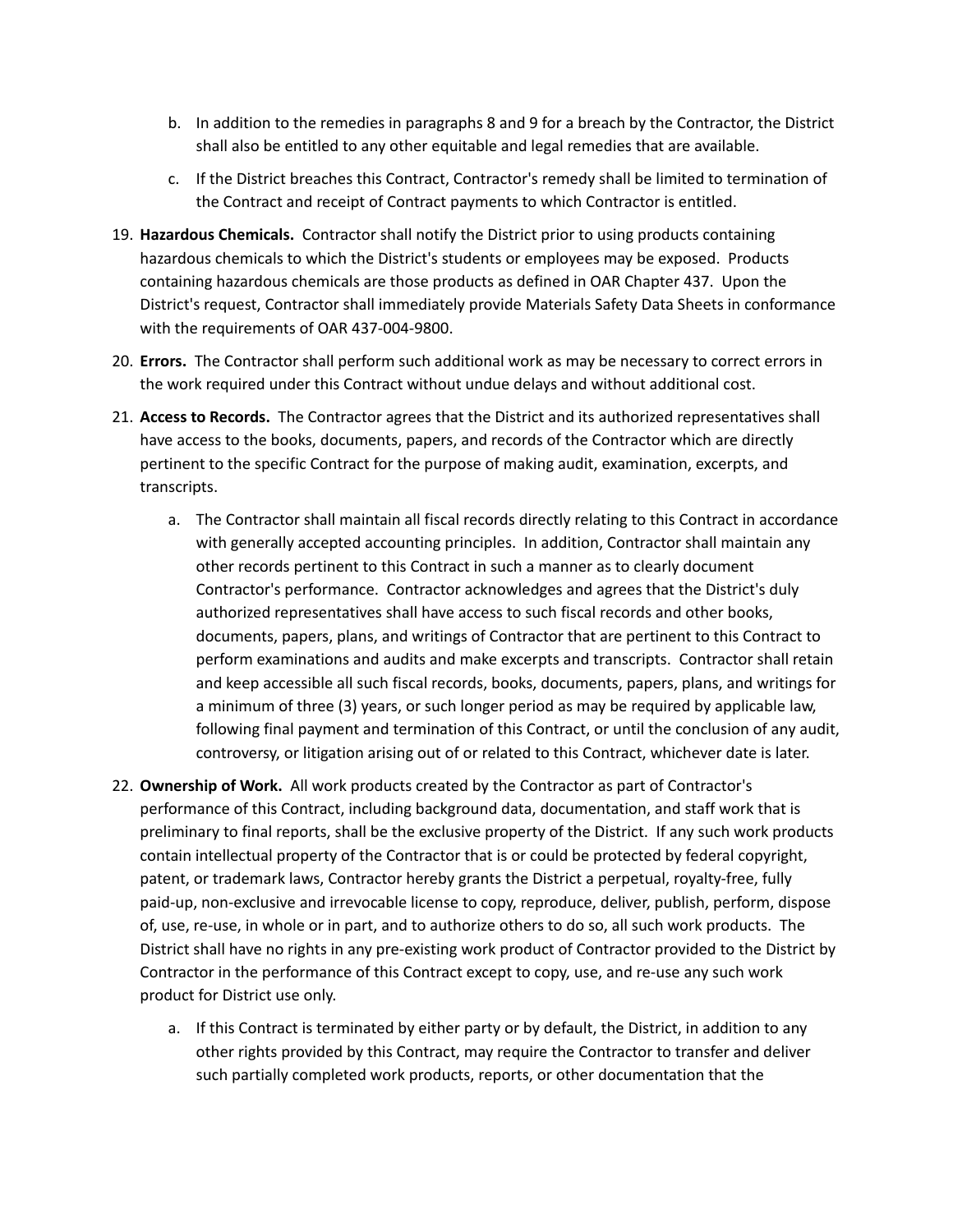Contractor has specifically developed or specifically acquired for the performance of this Contract.

#### 23. **When Work is Performed on District Property, Contractor shall comply with the following:**

- a. Identification. Contractors performing work on District property or for the District shall be in full uniform at all times. Uniforms shall include a shirt with company identification attached. In addition, all such persons shall carry photo identification and will present such to anyone on request. If such identification cannot be produced by Contractor, or is not acceptable to the District, the District may provide at its sole discretion, such identification tags to Contractor. Contractor shall bear the entire cost of producing and assigning such identification.
	- i. Contractors that do not have specific uniforms for employees shall provide identification tags as described above, and/or any other mechanism that the District in its sole discretion determines is required to easily identify Contractors.
	- ii. As required by schools served by the District, on each day of work Contractor's employees shall sign into the Main Office to receive an in-school identification/visitor tag to be displayed on the person at all times they are in the school or other location.
- b. No Smoking. Smoking or other use of tobacco is prohibited on District property.
- c. No Drugs. District property sites and schools served by the District are drug-free zones.
- d. No Weapons or Firearms. Except as provided by Oregon statutes and District policy, weapons and firearms are prohibited on District property.
- e. Safety. Prior to instituting work on District property, Contractor, its subcontractors, and suppliers shall review the safety and security policies issued by the District's Risk Management Department and shall comply with those policies while on District property.
- f. Confidentiality. Contractor will not disclose any information or records regarding students or their families that Contractor may learn or obtain in the course and scope of Contractor's performance of this Contract.
- g. No Unsupervised Contact with Students. "Unsupervised contact with students" means contact with students that provide the person opportunity and probability for personal communication or touch when not under direct supervision. Contractor will ensure that Contractor, any subcontractors, and their officers, agents, and employees will have no direct unsupervised contact with students while on District property. Contractor will work with the District to ensure compliance with this requirement. If Contractor is unable to ensure through a security plan that none of its officers, agents, or employees will have direct, unsupervised contact with students in a particular circumstance or circumstances, Contractor shall notify the District prior to beginning any work that could result in such contact. Contractor authorizes the District to obtain information about Contractor and Contractor's history and to conduct a criminal background check, including fingerprinting, of any officer, agent, or employee of Contractor that will have unsupervised contact with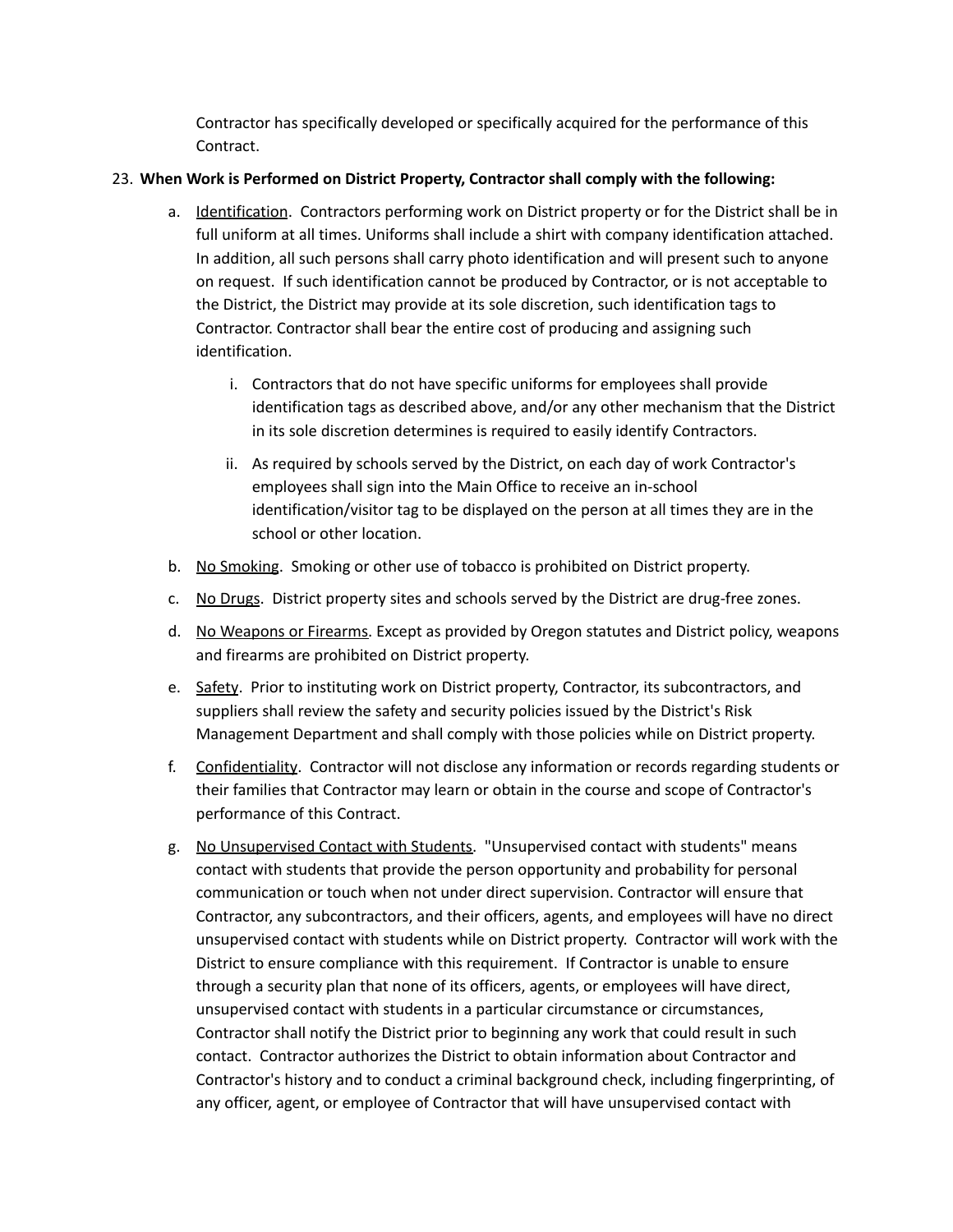students. Contractor also agrees to cause Contractor's employees and/or subcontractors, if any, to authorize the District to conduct such background checks. Contractor shall pay all fees assessed by the Oregon Department of Education for processing the background check. The District may deduct the cost of such fees from a progress or final payment to the Contractor under this Contract, unless the Contractor elects to pay such fees directly.

- 24. **Employment Standards.** The Contractor agrees that upon request by the District, it shall remove from all District premises any Contractor's employee who, in the sole opinion of the District, is guilty of improper conduct, bringing any unauthorized personnel (including their own children) into a facility, or is not qualified to perform the work assigned.
- 25. **Security.** Any disclosure or removal of any matter and/or property on the part of the Contractor or Contractor's employees shall be cause for immediate cancellation of the Contract. Any liability, including but not limited to, attorney fees, resulting from any action or suit brought against the District as a result of the Contractor's or Contractor's employees' willful or negligent release of information, documents, or property contained in or on District property shall be borne by the Contractor. All information, documents, and property contained within these facilities shall be considered privileged and confidential.
- 26. **Compliance with Applicable Law**. Contractor shall comply with all federal, state, and local laws applicable to public contracts and to the work done under this Contract, and all regulations and administrative rules established pursuant to those laws.
- 27. **Printing, Binding, and Stationery Work (Required by ORS 282.210).** If this solicitation is for the purpose of obtaining printing, binding, or stationery work, work awarded under this solicitation shall be performed within this state, unless subject to exception under ORS 282.210(2).
- 28. **Public Employee Retirement System.** Contractor represents and warrants that (a) Contractor is not active as an employee in the Public Employee Retirement System and (b) Contractor has not received wages from the District or any other public entity during this calendar or fiscal year.
- 29. **Indemnity and Hold Harmless.** Contractor shall defend, indemnify, and hold the District, its officers, agents, and employees, harmless against all liability, loss, costs, or expenses, including attorney's fees, and against all claims, actions, or judgments based upon or arising out of damage or injury (including death) to persons or property caused by any act or omission of an act sustained in any way in connection with the performance of this Contract or by conditions created thereby, or based upon violation of any statute, ordinance, or regulation. This Contractual indemnity provision does not abrogate common law or statutory liability and indemnification to the District, but is in addition to such common law or statutory provisions.
- 30. **Insurance.** Contractor shall provide insurance in accordance with Exhibit 2.
- 31. **Waiver.** Waiver of any default under this Contract by the District shall not be deemed to be a waiver of any subsequent default or a modification of the provisions of this Contract.
- 32. **Governing Law.** The provisions of this Contract shall be construed in accordance with the laws of the State of Oregon and rules of the District as they appear at the time of signing or any subsequent addenda. Any legal action involving any question arising under this Contract must be brought in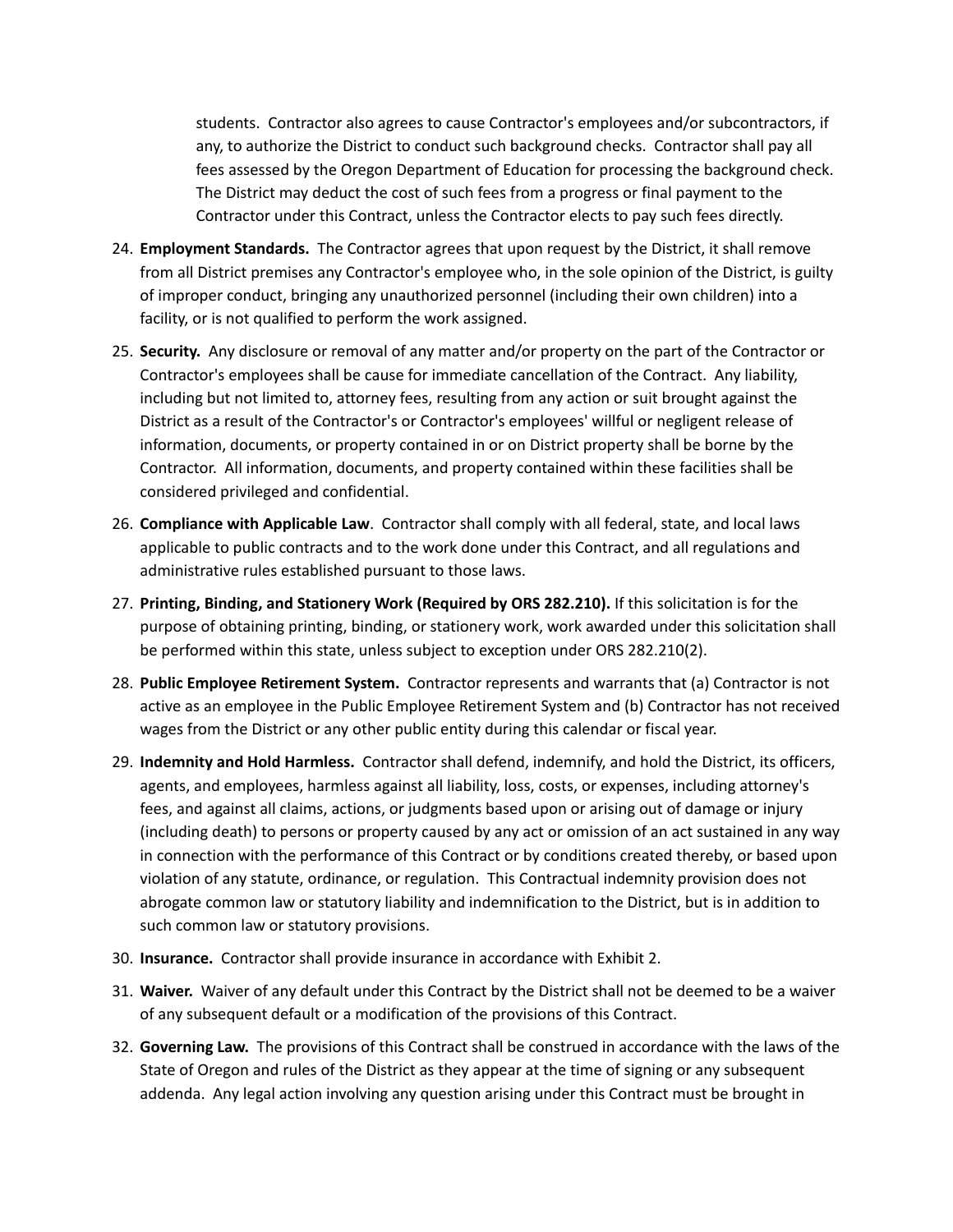Jackson County Circuit Court. If the claim must be brought in a federal forum, then it shall be brought and conducted in the United States District Court for the State of Oregon.

- 33. **Severability.** If any term or provision of this Contract is declared by a court of competent jurisdiction to be illegal or in conflict with any law, the validity of the remaining terms and provisions shall not be affected, and the rights and obligations of the parties shall be construed and enforced as if the Contract did not contain the particular term or provision held invalid.
- 34. **Merger Clause.** This Contract and the attached exhibits constitute the entire agreement between the parties. All understandings and agreements between the parties and representations by either party concerning this Contract are contained in this Contract.
	- a. No waiver, consent, modification, or change in the terms of this Contract shall bind either party unless in writing signed by both parties. Any written waiver, consent, modification, or change shall be effective only in the specific instance and for the specific purpose given.
- 35. **Anti-discrimination Clause.** Contractor must comply with all applicable requirements of federal and state civil rights law and rehabilitation statutes and shall not discriminate based on race, religion, color, sex, marital status, familial status, national origin, age, mental or physical disability, sexual orientation, source of income, or political affiliation in programs, activities, services, benefits, or employment. Contractor shall not discriminate against minority-owned, women-owned, or emerging small businesses.
- 36. **Attorney Fees.** If a suit or action is filed to enforce any of the terms of this Contract, the prevailing party shall be entitled to recover from the other party, in addition to costs and disbursements provided by statute, any sum which a court, including any appellate court, may adjudge reasonable as attorney's fees. In the event the prevailing party is represented by "in-house" counsel, the prevailing party shall nevertheless be entitled to recover reasonable attorney fees based upon the reasonable time incurred and the attorney fee rates and charges reasonably and generally accepted in Jackson County, Oregon for the type of legal services performed.
- 37. **Rule of Construction.** The rule of construction that a contract is construed against the drafter shall not apply to any dispute over the interpretation of application of the Contract.
- 38. **Notices.** All notices or demands of any kind required or desired to be given by District or Contractor must be in writing and shall be deemed delivered upon depositing the notice or demand in the United States mail, certified or registered, postage prepaid, addressed to the respective party at the addresses here.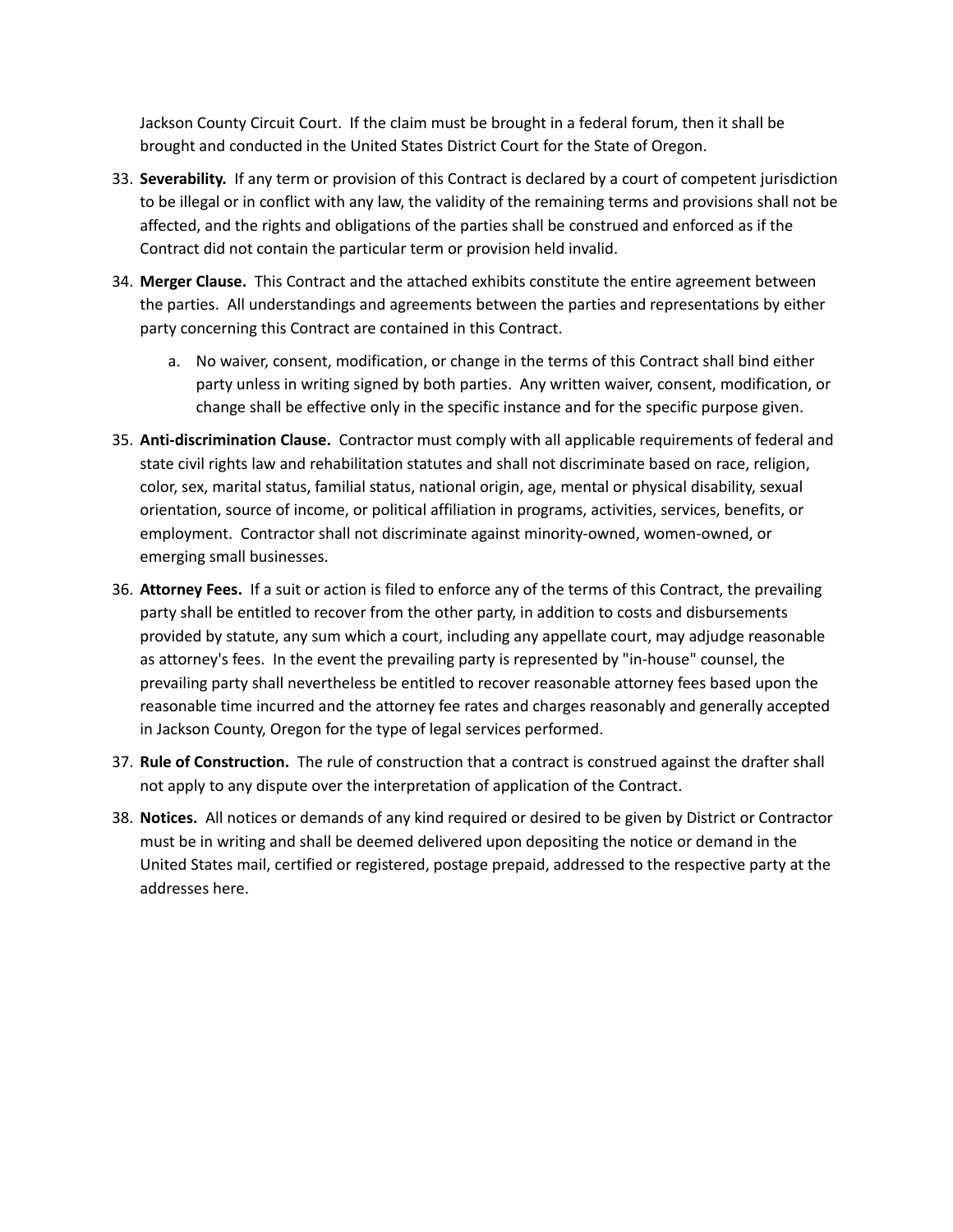#### <span id="page-25-0"></span>**EXHIBIT 1**

#### **Professional Services Contract**

#### **STATEMENT OF WORK, COMPENSATION, PAYMENT and RENEWAL TERMS\*\***

- 1. **Contractor shall perform the work as outlined in the RFP.**
- 2. **The maximum total payment under this Contract, including expenses: Is \$45,000 as stated under "Contract Price" in the Standard Terms and Conditions (\$20,000 for Assessment max + \$25,000 for LRFP max).**
	- a. This amount includes any allowable expenses. The District will not pay Contractor any amount in excess of the maximum total payment for completing the work and will not pay for work performed before the date this Contract becomes effective or after the termination of this Contract. If the maximum compensation is increased by amendment to this Contract, the amendment must be in writing and fully executed before the Contractor performs work subject to the amendment.
- 3. **The District shall pay Contractor on the following basis (include any expenses and the terms and conditions of such expenses): Monthly as approved by Matt Allen based on percentage of satisfactory work completed and actual payment is subject to when approved payment application is received by the District Business Office and where it falls on deadlines for bi-monthly check runs.**
- 4. **This Contract may be renewed on the following basis:** This Contract will terminate on completion of the work.

\*\*The District shall have the right to withhold from payments due Contractor such sums as are necessary in the District's sole opinion to protect the District from any loss, damage, or claim which may result from Contractor's failure to perform in accordance with the terms of the Contract or failure to make proper payment to suppliers or subcontractors.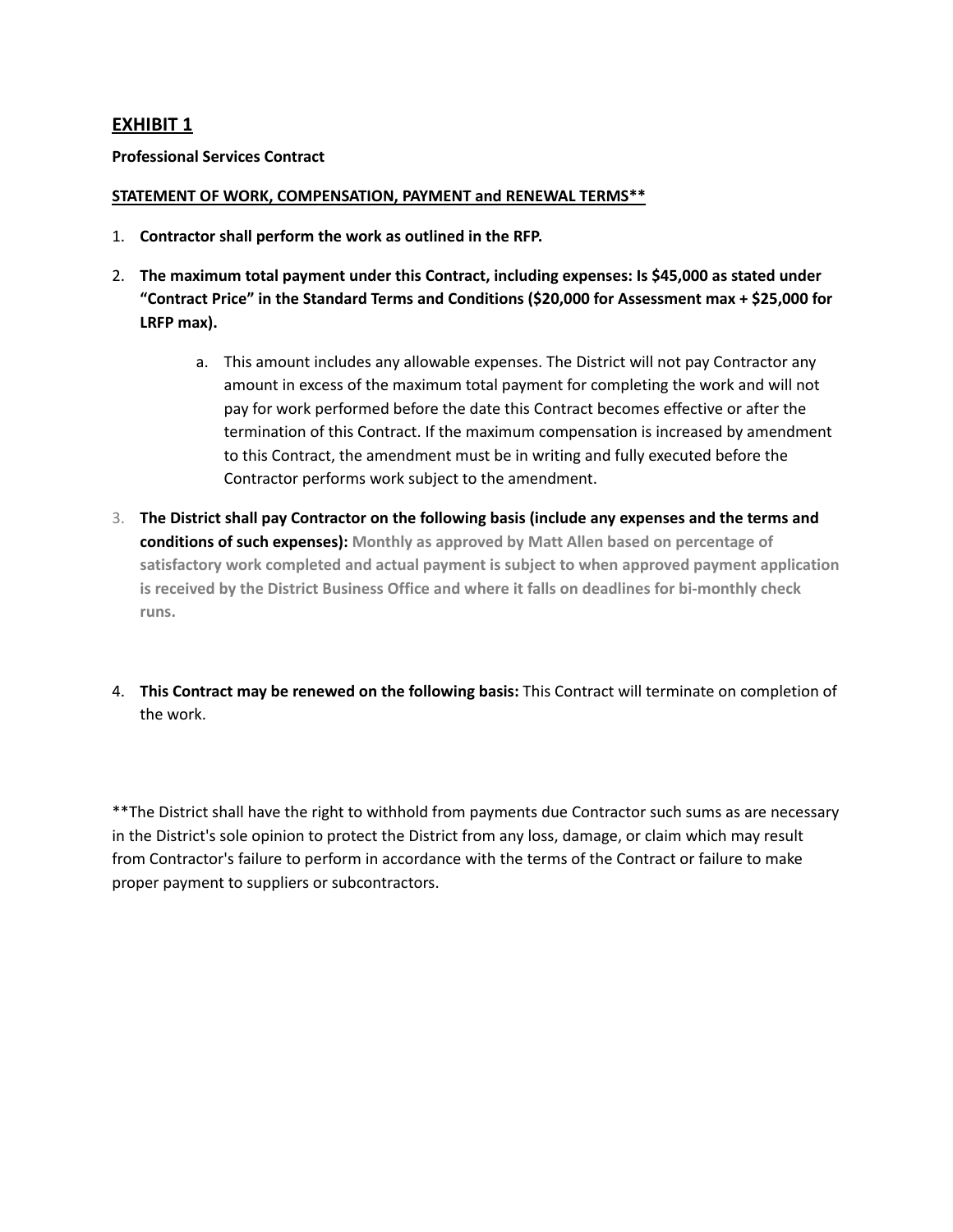#### <span id="page-26-0"></span>**EXHIBIT 2**

#### **Professional Services Contract**

#### **INSURANCE REQUIREMENTS**

#### **Contractor shall at all times maintain in force at Contractor's expense, each insurance noted below:**

- 1. **Workers' Compensation** insurance in compliance with ORS 656.017, which requires subject employers to provide workers' compensation coverage in accordance with ORS Chapter 656 for all subject workers. Contractor and all subcontractors of Contractor with one or more employees must have this insurance unless exempt under ORS 656.027 (See Exhibit 4).
	- a. **THIS COVERAGE IS REQUIRED.** Attach Certificate of Insurance. If the Contractor does not have coverage and claims to be exempt, attach Exhibit 4 in lieu of Certificate.
- 2. **Professional Liability/E&O** insurance with a combined single limit of not less than ☐ \$500,000,  $\boxtimes$  \$1,000,000,  $\Box$  \$2,000,000 each claim, incident, occurrence, with an annual aggregate limit of  $\Box$  \$500,000,  $\Box$  \$1,000,000,  $\Box$  \$2,000,000. This is to cover damages caused by error, omission, or negligent acts related to professional services provided under this Contract. This coverage must be provided and remain in force for two years after the completion of the Contract.

 $\Box$  Required by District  $\Box$  Not required by District

3. **Commercial General Liability** insurance, on an occurrence basis, with a limit of not less than  $\Box$  \$500,000,  $\boxtimes$  \$1,000,000,  $\Box$  \$2,000,000 each occurrence for Bodily Injury and Property Damage, with an annual aggregate limit of  $\square$  \$500,000,  $\square$  \$1,000,000,  $\square$  \$2,000,000. This insurance must include contractual liability coverage.

 $\Box$  Required by District  $\Box$  Not required by District

4. **Commercial Automobile Liability** insurance with a combined single limit, or the equivalent of not less than  $\Box$  \$500,000,  $\boxtimes$  \$1,000,000,  $\Box$  \$2,000,000 each occurrence for Bodily Injury and Property Damage, including coverage for owned, hired or non-owned vehicles.

 $\Box$  Required by District  $\Box$  Not required by District

- 5. **Additional Requirements.** Coverage must be provided by an insurance company admitted to do business in Oregon or rated A- or better by Best's Insurance Rating. Contractor shall pay all deductibles and retentions. A cross-liability clause or separation of insureds condition must be included in all commercial general liability policies required by this Contract. Contractor's coverage will be primary in the event of loss.
- 6. **Certificate(s) of Insurance Required.** Contractor shall furnish a current Certificate(s) of Insurance to the District prior to Contract execution. The Certificate(s) shall provide that there shall be no cancellation, termination, material change, or reduction of limits of the insurance coverage without 30 days' written notice from the Contractor's insurer to the District. The Certificate(s) shall also state the deductible or retention level. For commercial general liability, the Certificate shall also provide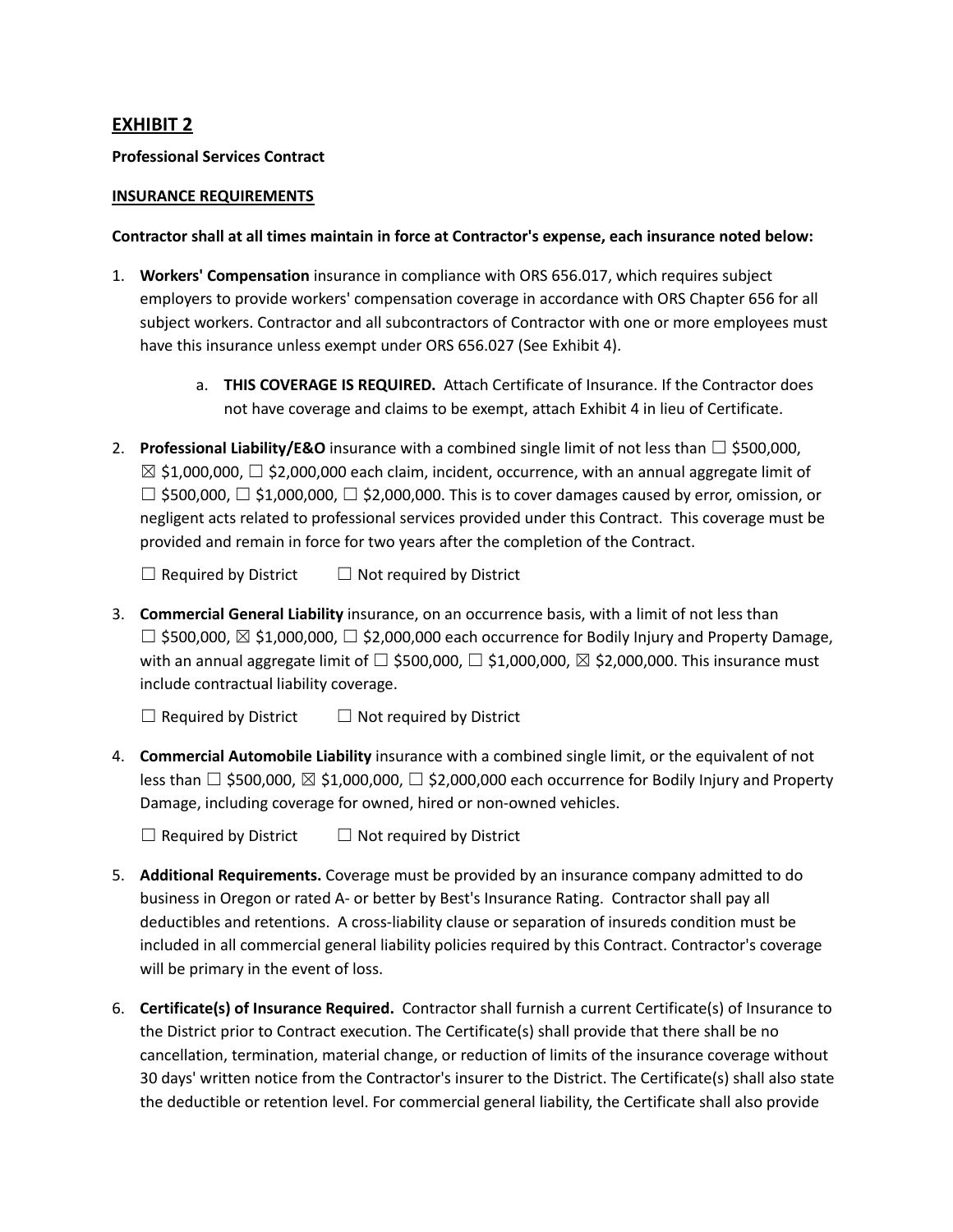that the District, its agents, officers, and employees are Additional Insureds with respect to Contractor's services to be provided under this Contract. An additional insured endorsement shall be attached to the certificate of insurance. No work shall commence until the District receives the certificate and additional insured endorsement. If requested, complete copies of insurance policies shall be provided to the District.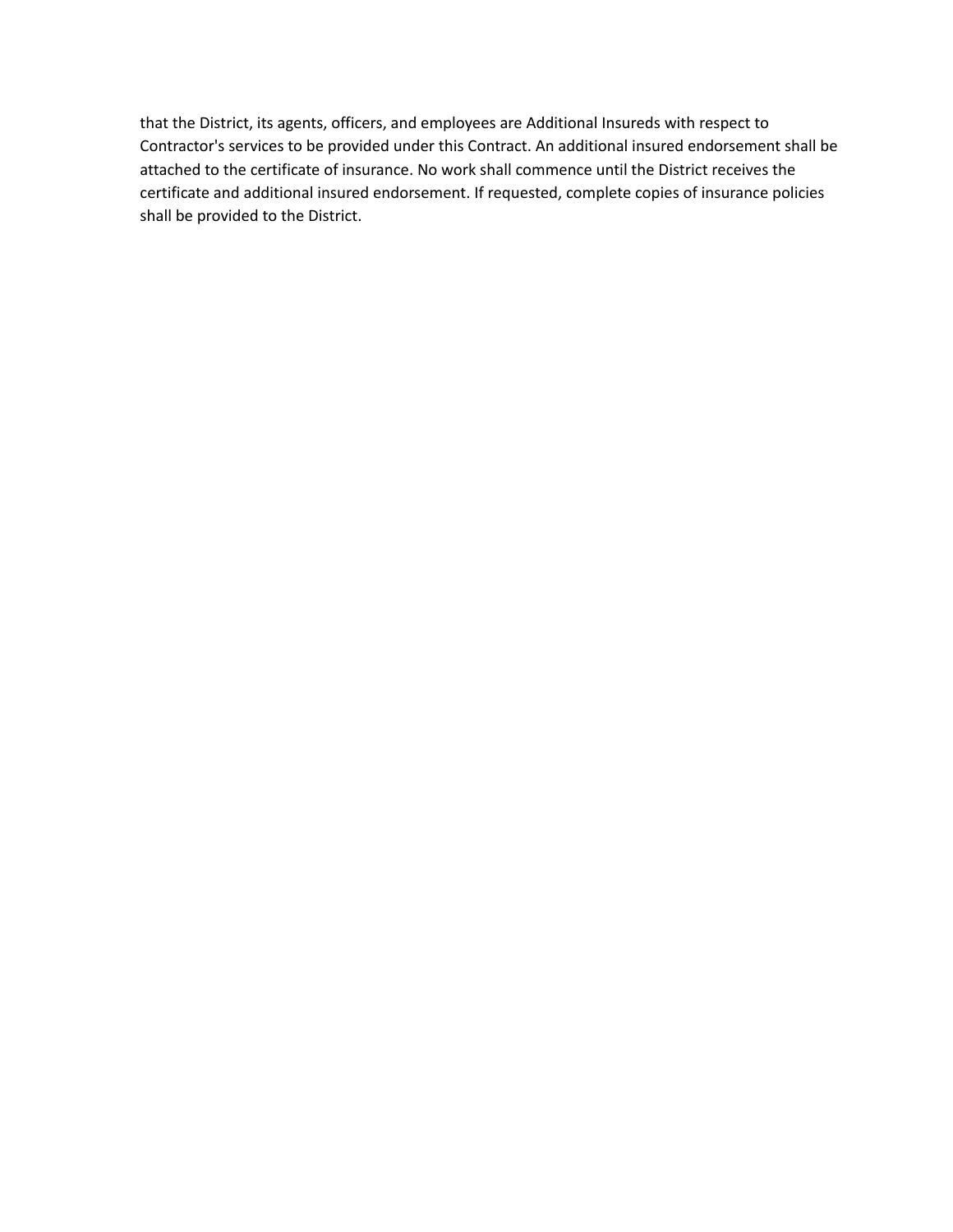## <span id="page-28-0"></span>**EXHIBIT 3**

**Professional Services Contract**

#### **CERTIFICATION STATEMENT FOR CORPORATION OR INDEPENDENT CONTRACTOR**

**NOTE: Contractor Must Complete A or B below:**

\_\_\_\_\_\_\_\_\_\_\_\_\_\_\_\_\_\_\_\_\_\_\_\_\_\_\_\_\_\_\_\_\_\_\_\_\_\_\_\_\_\_\_\_\_\_\_

\_\_\_\_\_\_\_\_\_\_\_\_\_\_\_\_\_\_\_\_\_\_\_\_\_\_\_\_\_\_\_\_\_\_\_\_\_\_\_\_\_\_\_\_\_\_\_

#### <span id="page-28-1"></span>**A. CONTRACTOR IS A CORPORATION, LIMITED LIABILITY COMPANY OR A PARTNERSHIP**

**I certify under penalty of perjury that Contractor is a [check one]:** ☐ Corporation  $\Box$  Limited Liability Company  $\Box$  Partnership authorized to do business in the State of Oregon.

Contractor Signature

\_\_\_\_\_\_\_\_\_\_\_\_\_\_\_\_\_\_\_\_\_\_\_\_\_\_\_\_\_\_

Contractor Title

Date

#### <span id="page-28-2"></span>**B. CONTRACTOR IS A SOLE PROPRIETOR WORKING AS AN INDEPENDENT CONTRACTOR**

#### **Contractor certifies under penalty of perjury that the following statements are true:**

1. If Contractor is providing labor or services under this Contract for which registration is required under ORS Chapter 701, Contractor has registered as required by law, **and**

2. If Contractor performed labor or services as an independent Contractor last year, Contractor filed federal and state income tax returns last year in the name of the business (or filed a Schedule C in the name of the business as part of a personal income tax return), **and**

3. Contractor represents to the public that the labor or services Contractor provides are provided by an independently established business, **and**

4. All of the statements checked below are true.

#### NOTE: Check all that apply. You must check at least four (4) to establish that you are an Independent **Contractor.**

 $\Box$  A. The labor or services I perform is primarily carried out at a location that is separate from my residence or is primarily carried out in a specific portion of my residence which is set aside as the location of the business.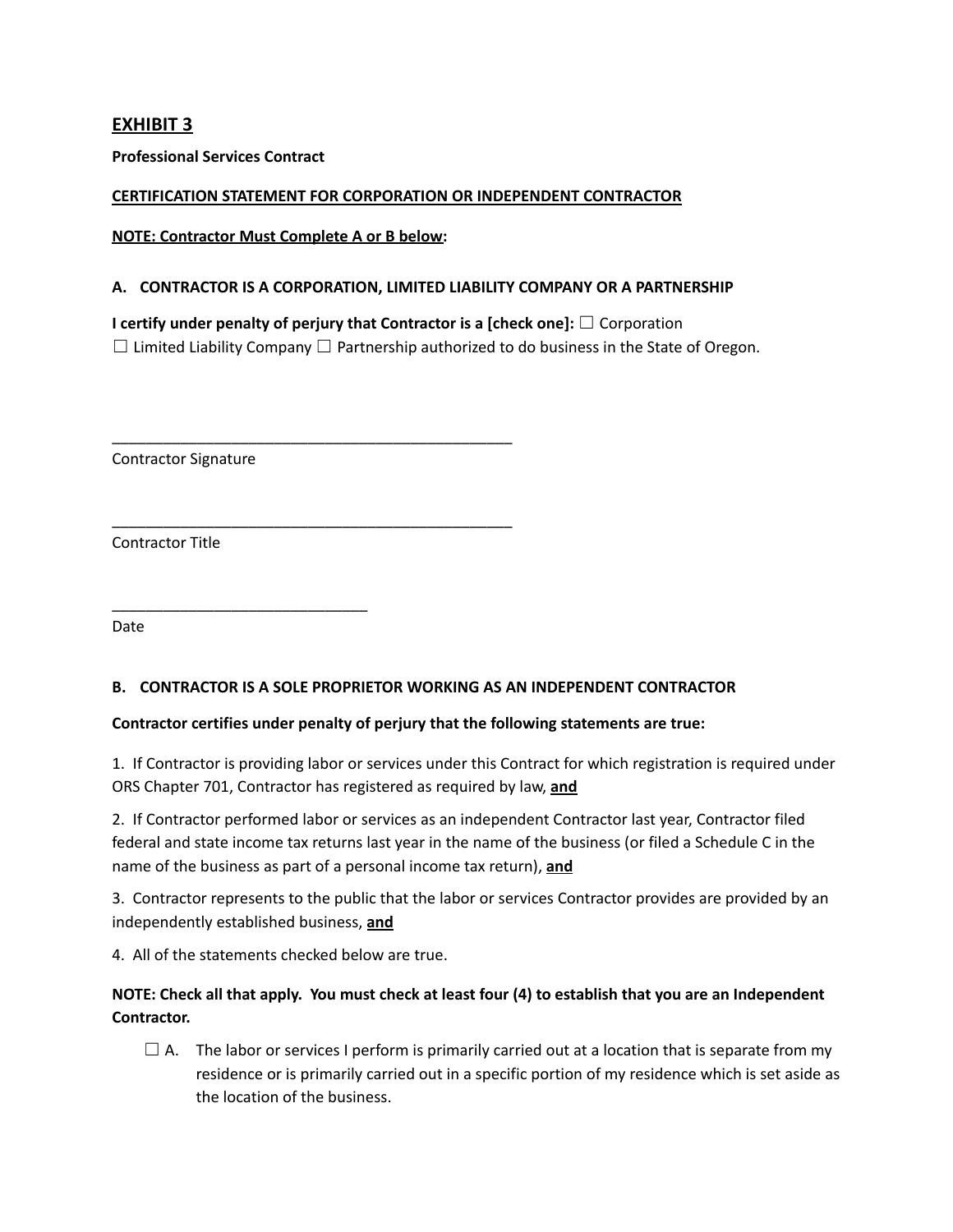- $\Box$  B. I purchase commercial advertising or I have business cards for my business, or I am a member of a trade association.
- $\Box$  C. My business telephone listing is separate from my personal residence telephone listing. I perform labor or services only under written contracts.
- $\Box$  D. Each year I perform labor or services for at least two different persons or entities.

\_\_\_\_\_\_\_\_\_\_\_\_\_\_\_\_\_\_\_\_\_\_\_\_\_\_\_\_\_\_\_\_\_\_\_\_\_\_\_\_\_\_\_\_\_\_\_\_\_\_\_

\_\_\_\_\_\_\_\_\_\_\_\_\_\_\_\_\_\_\_\_\_\_\_\_\_\_\_\_\_\_\_\_\_\_\_\_\_\_\_\_\_\_\_\_\_\_\_\_\_\_\_

I assume financial responsibility for defective workmanship or for service not provided by purchasing performance bonds, errors and omission insurance or liability insurance, or providing warranties relating to the labor or services I provide.

Contractor Signature

\_\_\_\_\_\_\_\_\_\_\_\_\_\_\_\_\_\_\_\_\_\_\_\_\_\_\_

Contractor Title

Date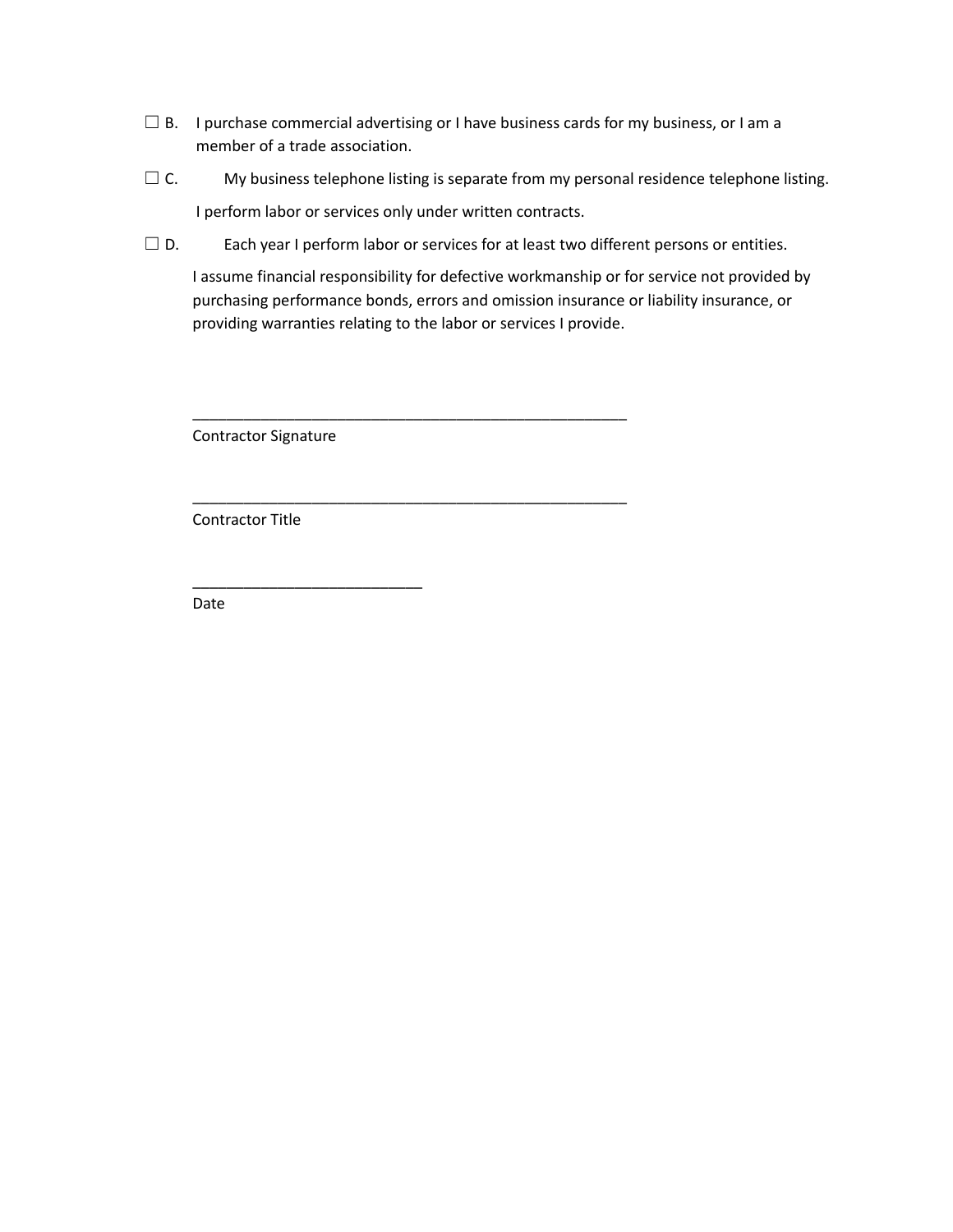## <span id="page-30-0"></span>**EXHIBIT 4**

#### **Professional Services Contract**

#### **WORKERS' COMPENSATION EXEMPTION CERTIFICATE**

(To be used only when Contractor claims to be exempt from Workers' Compensation coverage requirements)

Contractor is exempt from the requirement to obtain workers' compensation insurance under ORS Chapter 656 for the following reason *(check the appropriate box)*:

#### ☐ **SOLE PROPRIETOR**

- Contractor is a sole proprietor, and
- Contractor has no employees, and
- Contractor will not hire employees to perform this Contract.

#### ☐ **CORPORATION - FOR PROFIT**

- Contractor's business is incorporated, and
- All employees of the corporation are officers and directors and have a substantial ownership interest\* in the corporation, and
- All work will be performed by the officers and directors; Contractor will not hire other employees to perform this Contract.

#### ☐ **CORPORATION - NONPROFIT**

- Contractor's business is incorporated as a nonprofit corporation, and
- Contractor has no employees; all work is performed by volunteers, and
- Contractor will not hire employees to perform this Contract.

#### ☐ **PARTNERSHIP**

- Contractor is a partnership, and
- Contractor has no employees, and
- All work will be performed by the partners; Contractor will not hire employees to perform this Contract, and
- Contractor is not engaged in work performed in direct connection with the construction, alteration, repair, improvement, moving, or demolition of an improvement to real property or appurtenances thereto.\*\*

#### ☐ **LIMITED LIABILITY COMPANY**

- Contractor is a limited liability company, and
- Contractor has no employees, and
- All work will be performed by the members; Contractor will not hire employees to perform this Contract, and